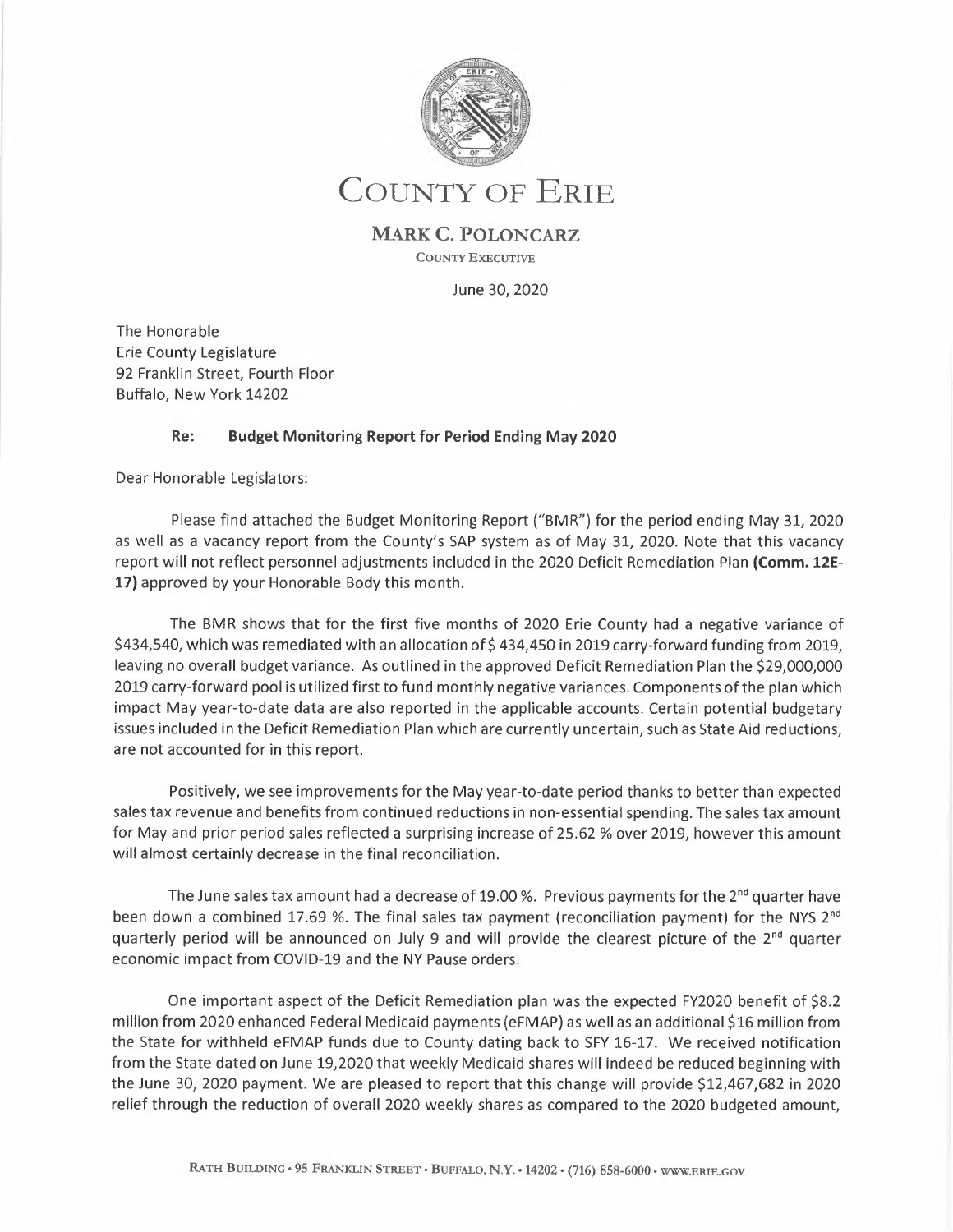well above the projected benefit of \$8.2 million. The New York State Department of Health (NYSDOH) has not yet finalized information regarding prior year eFMAP payments, but the office of Medicaid Financial Management has indicated that information is coming.

While this report reflects several positive developments, the Division of Budget and Management cautiously awaits upcoming State and Federal policy decisions which could further impact both the 2020 county budget and 2021 budget preparation. Critical items to watch include the specific implementation of state aid cuts, possible Federal aid to states and localities, and the extension of enhanced unemployment insurance and the payroll protection program.

I am available to attend a meeting of your Honorable Body's Finance and Management Committee<br> *Sincerely yours,*<br> *Sincerely yours,*<br> *Robert W. Keating* to discuss this report and other fiscal matters.

Sincerely yours,

Sincerely<br>Ly<br>Robert W. ours,<br> *(J)*<br> *Keating* 

R obert W. Keat ing Director of Budget and Management

RWK Attachment

cc: Erie County Executive Mark C. Poloncarz Erie County Fiscal Stability Authority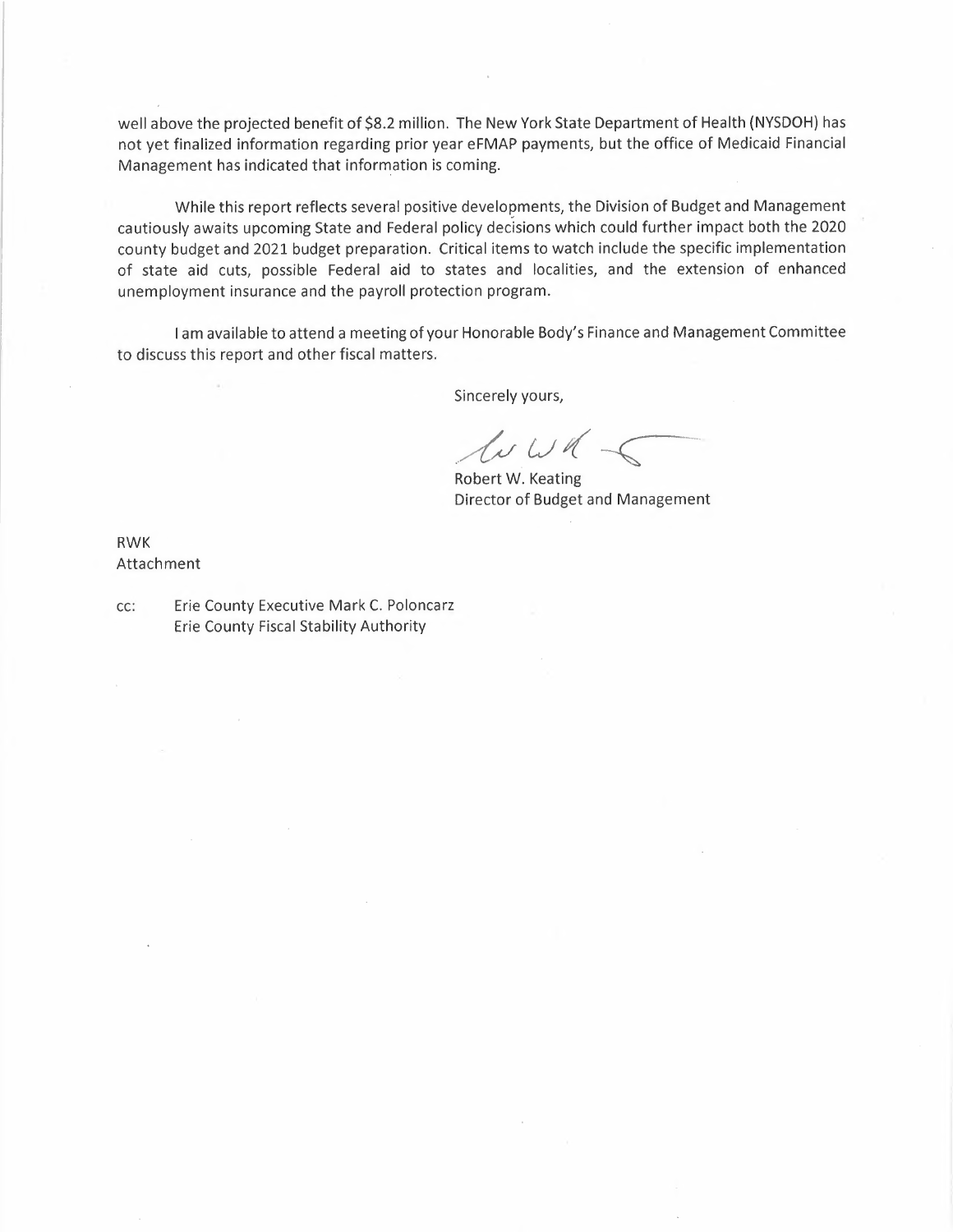| <b>Account Type</b>                                                                                              | <b>Annual Budget</b>      | <b>Period Budget</b><br>January-May | <b>Actuals</b><br>January-May | Period<br>Available<br><b>Budget</b> | % of Period<br><b>Budget</b><br>Consumed |                              | % of Annual<br><b>Budget</b><br>Consumed |
|------------------------------------------------------------------------------------------------------------------|---------------------------|-------------------------------------|-------------------------------|--------------------------------------|------------------------------------------|------------------------------|------------------------------------------|
| Revenue                                                                                                          |                           |                                     |                               |                                      |                                          |                              |                                          |
| ∣∗∗<br><b>Property Tax</b>                                                                                       | 279,863,754-              | 279,863,754-                        | 279,863,754-                  |                                      | 100.00%                                  | 0-                           |                                          |
| $**$<br><b>Property Tax Related</b>                                                                              | 11,264,806-               | 6,044,500-                          | 5,759,243-                    | 285,257-                             | 95.28%                                   |                              | 100.00%                                  |
| **<br><b>Sales Tax</b>                                                                                           | 379,638,760-              | 168,873,299-                        | 168,873,299-                  |                                      | 100.00%                                  | 5,505,563-                   | 51.13%                                   |
| ★★<br><b>Sales Tax to Local Govt.</b>                                                                            | 261, 125, 483-            | 116,683,881-                        | 116,683,881-                  |                                      | 100.00%                                  | 210,765,461-<br>144,441,602- | 44.48%                                   |
| ★★<br><b>Other Sources</b>                                                                                       | 31,414,849-               | 16,498,878-                         | 17,149,655-                   | 650,777                              | 103.94%                                  | 14,265,194-                  | 44.68%                                   |
| ¦ <del>*</del> *<br>Fees, Fines or Charges                                                                       | 29,205,887-               | 16,058,593-                         | 15,530,410-                   | 528,184-                             | 96.71%                                   | 13,675,477-                  | 54.59%                                   |
| $+$<br><b>Appropriated Fund Balance</b>                                                                          | 25,150,000-               |                                     |                               |                                      |                                          | 25,150,000-                  | 53.18%                                   |
| $***$<br><b>Local Source Revenue</b>                                                                             | 1,017,663,539-            | 604,022,905-                        | 603,860,242-                  | 162,663-                             | 99.97%                                   | 413,803,296-                 | 0.00%<br>59.34%                          |
| $***$<br><b>Federal Revenue</b>                                                                                  | 171, 184, 435-            | 71,417,320-                         | 63,670,455-                   | 7,746,865-                           | 89.15%                                   | 107,513,980-                 | 37.19%                                   |
| $***$<br><b>State Revenue</b>                                                                                    | 163,901,485-              | 75,813,925-                         | 70,420,473-                   | 5,393,452-                           | 92.89%                                   | 93,481,012-                  | 42.97%                                   |
| ***<br><b>Interfund Revenue</b>                                                                                  | 3,920,843-                | 1,603,412-                          | 1,603,413-                    |                                      | 100.00%                                  | 2,317,430-                   | 40.89%                                   |
| ****<br><b>County Revenue</b>                                                                                    | 1,356,670,302-            | 752,857,562-                        | 739, 554, 583-                | 13,302,979-                          | 98.23%                                   | 617, 115, 719-               | 54.51%                                   |
| Expense<br>$\star\star$<br><b>Salaries</b><br> **<br><b>Non-Salaries</b><br> **<br><b>Countywide Adjustments</b> | 216,089,587<br>24,429,511 | 84,578,808<br>8,745,041             | 78,983,299<br>8,017,108       | 5,595,509<br>727,933                 | 93.38%<br>91.68%                         | 137,106,288<br>16,412,403    | 36.55%<br>32.82%                         |
| $***$<br><b>Personnel Related Expense</b>                                                                        | 14,002,870-               | 2,015,790-                          |                               | 2,015,790-                           | 0.00%                                    | 14,002,870-                  | 0.00%                                    |
| <b>Fringe Benefit Total</b>                                                                                      | 226,516,228               | 91,308,059                          | 87,000,408                    | 4,307,652                            | 95.28%                                   | 139,515,820                  | 38.41%                                   |
| <b>Supplies and Repairs</b>                                                                                      | 96,393,540                | 44,067,940                          | 43,808,997                    | 258,943                              | 99.41%                                   | 52,584,543                   | 45.45%                                   |
| $**$<br>Other                                                                                                    | 9,992,025                 | 4,078,011                           | 2,411,427                     | 1,666,584                            | 59.13%                                   | 7,580,598                    | 24.13%                                   |
| Contractual                                                                                                      | 26,160,455                | 10,223,399                          | 9,247,168                     | 976,232                              | 90.45%                                   | 16,913,288                   | 35.35%                                   |
|                                                                                                                  | 456,228,019               | 203,276,820                         | 201,695,099                   | 1,581,721                            | 99.22%                                   | 254,532,920                  | 44.21%                                   |
| Equipment<br>$**$                                                                                                | 3,636,129                 | 1,845,887                           | 1,137,708                     | 708,179                              | 61.63%                                   | 2,498,422                    | 31.29%                                   |
| <b>Allocations</b>                                                                                               | 73,829,803                | 25,609,104                          | 25,134,220                    | 474,884                              | 98.15%                                   | 48,695,583                   | 34.04%                                   |
| <b>Program Specific</b><br><b>Debt Services</b>                                                                  | 472,652,347               | 222,430,338                         | 219,128,896                   | 3,301,442                            | 98.52%                                   | 253,523,451                  | 46.36%                                   |
| <b>All Other Operating Expense</b>                                                                               | 60,631,822                | 36,579,285                          | 36,551,943                    | 27,341                               | 99.93%                                   | 24,079,879                   | 60.29%                                   |
| <b>County Expense</b>                                                                                            | 1,103,130,600             | 504,042,843                         | 495,306,459                   | 8,736,384                            | 98.27%                                   | 607,824,141                  | 44.90%                                   |
|                                                                                                                  | 1,426,040,368             | 639,418,843                         | 626, 115, 864                 | 13,302,979                           | 97.92%                                   | 799,924,505                  | 43.91%                                   |
| <b>***** Net</b>                                                                                                 | 69,370,067                | 113,438,719-                        | 113,438,719-                  |                                      |                                          | 182,808,786                  |                                          |

## January-May 2020 Budget Monitoring Report (BMR)

#### Note on the BMR:

The BMR helps the Budget Office identify, understand and resclve financial issues that may emerge during the year. A positive variance indicated should not be interpreted as a projection of year-end<br>balance but should be u

 $\Delta \phi = 0.1$  ,  $\Delta \phi = 0.2$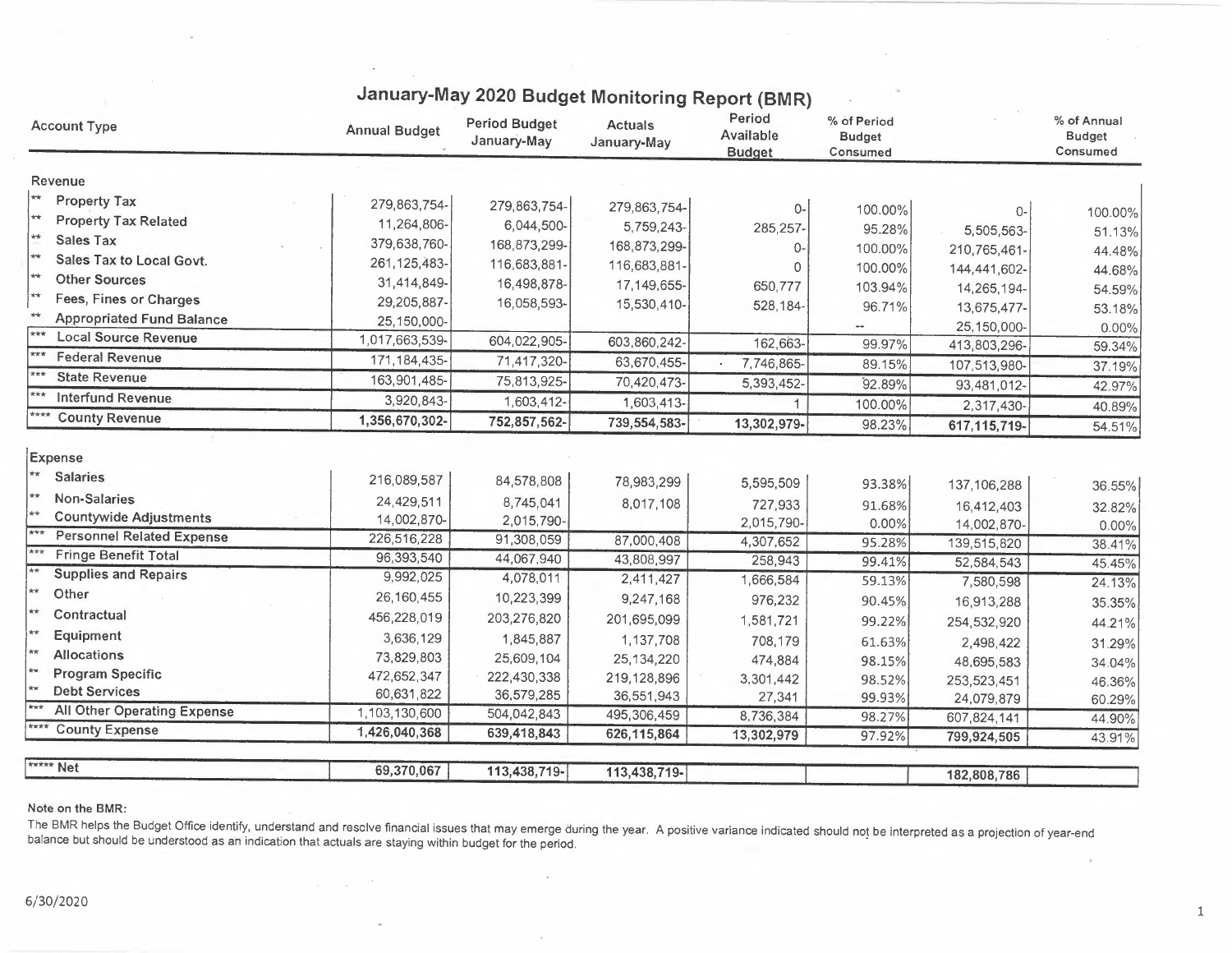### **January-May 2020 Budget Monitoring Report Detail by Account**

| <b>Account Type</b>         | <b>Annual Budget</b> | <b>Period Budget</b><br>January-May | Actuals<br>January-May | Period<br>Available<br><b>Budget</b> | % of Period<br>Budget<br>Consumed | Annual<br>Available<br><b>Budget</b> | % of Annual<br><b>Budget</b><br>Consumed | Comments/Key Items                                                                                                              |
|-----------------------------|----------------------|-------------------------------------|------------------------|--------------------------------------|-----------------------------------|--------------------------------------|------------------------------------------|---------------------------------------------------------------------------------------------------------------------------------|
| Revenue                     |                      |                                     |                        |                                      |                                   |                                      |                                          |                                                                                                                                 |
| 400000 Real Property Taxes  | (279, 863, 754)      | (279, 863, 754)                     | (279, 863, 754)        | (0)                                  | 100.00%                           |                                      |                                          |                                                                                                                                 |
| Property Tax                | (279, 863, 754)      | (279, 863, 754)                     | (279, 863, 754)        | (0)                                  | 100.00%                           | (0)<br>(0)                           | 100.00%                                  |                                                                                                                                 |
| 400010 Exemption Removal    | (863, 146)           | (863, 146)                          | (872, 391)             | 9,245                                | 101.07%                           |                                      | 100.00%                                  |                                                                                                                                 |
| 400030 Gn/Sale-Tax Acq Prop | (5,000)              | (4,000)                             | (4,000)                | $\circ$                              | 100.00%                           | 9,245                                | 101.07%                                  |                                                                                                                                 |
| 400040 Other Pay/Lieu-Tax   | (5, 140, 000)        | (5,051,667)                         | (4, 762, 885)          | (288, 782)                           |                                   | (1,000)                              | 80.00%                                   |                                                                                                                                 |
| 400050 Int&Pen on R P Taxes | (13,800,624)         | (118, 266)                          | (118, 266)             | $\circ$                              | 94.28%<br>100.00%                 | (377, 115)                           | 92.66%                                   |                                                                                                                                 |
| 400060 Omitted Taxes        | (7,500)              | (7,500)                             | (1,780)                | (5, 720)                             | 23.74%                            | (13,682,358)                         | 0.86%                                    |                                                                                                                                 |
| 466060 Prop Tax Rev Adjust  | 8,551,464            | 78                                  | 78                     | $\circ$                              |                                   | (5, 720)                             | 23.74%                                   |                                                                                                                                 |
| Property Tax Related        | (11, 264, 806)       | (6,044,500)                         | (5,759,243)            | (285, 257)                           | 100.00%<br>95.28%                 | 8,551,386                            | 0.00%                                    |                                                                                                                                 |
|                             |                      |                                     |                        |                                      |                                   | (5,505,563)                          | 51.13%                                   | Sales Tax                                                                                                                       |
| 402000 Sales Tax EC Purp    | (143, 151, 629)      | (63, 677, 977)                      | (63, 677, 977)         | $\circ$                              | 100.00%                           | (79, 473, 652)                       | 44.48%                                   | County Share of Sales Tax is equal to<br>budget for the period. Funding provided                                                |
| 402100 1% Sales Tax-EC Purp | (135, 155, 168)      | (60, 120, 286)                      | (60, 120, 286)         | (0)                                  | 100.00%                           | (75,034,882)                         | 44.48%                                   | through the Deficit Remediation Plan will be<br>allocated to offset expected revenue                                            |
| 402110 Sales Tax to ECFSA   | 0                    | $\circ$                             | 0                      | 0                                    | #DIV/01                           | $\circ$                              | #DIV/0!                                  | reductions which are reasonable in<br>accordance with the plan. The Div. of                                                     |
| 402120 .25% Sales Tax       | (33,777,321)         | (15,025,012)                        | (15,025,012)           | $\circ$                              | 100.00%                           | (18, 752, 309)                       | 44.48%                                   | Budget will continue to closely monitor the<br>impact from COVID-19 to sales tax to<br>ascertain the overall impact on the 2020 |
| 402130 .5% Sales Tax        | (67, 554, 642)       | (30,050,025)                        | (30,050,025)           | $\circ$                              | 100.00%                           | (37,504,617)                         | 44.48%                                   | budget.                                                                                                                         |
| k 4<br>Sales Tax            | (379, 638, 760)      | (168, 873, 299)                     | (168, 873, 299)        | (0)                                  | 100.00%                           | (210, 765, 461)                      | 44.48%                                   |                                                                                                                                 |
| 402140 Sales Tax to Loc Gov | (261, 125, 483)      | (116, 683, 881)                     | (116, 683, 881)        | $\circ$                              | 100.00%                           | (144, 441, 602)                      | 44.68%                                   |                                                                                                                                 |
| Sales Tax to Local Govt.    | (261, 125, 483)      | (116, 683, 881)                     | (116, 683, 881)        | $\circ$                              | 100.00%                           | (144, 441, 602)                      | 44.68%                                   |                                                                                                                                 |
| 402300 Hotel Occupancy Tax  | (2,600,000)          | (1, 165, 988)                       | (1, 165, 988)          | (0)                                  | 100.00%                           | (1,434,012)                          | 44.85%                                   | Expected to be continue to sharply reduced                                                                                      |
| 402500 Off Track Par-Mu Tax | (337,040)            | (47, 364)                           | (47, 364)              | $\circ$                              | 100.00%                           | (289, 676)                           | 14.05%                                   | in future periods due to impact from the                                                                                        |
| 402510 Video Lottery Aid    | (288, 560)           | $\circ$                             | $\mathbf{O}$           | $\circ$                              | #DIV/01                           | (288, 560)                           | 0.00%                                    | COVID-19 crisis.                                                                                                                |
| 402610 Medical Mari Exc Tax | (167, 452)           | (69, 772)                           | (77,000)               | 7,228                                | 110.36%                           | (90, 452)                            | 45.98%                                   |                                                                                                                                 |
| 415010 Post Mortem Toxicol  | (14, 450)            | (6,021)                             | (23, 312)              | 17,291                               | 387.18%                           | 8,862                                | 161.33%                                  |                                                                                                                                 |
| 415100 Real Property Trans  | (201, 200)           | (83, 833)                           | (64, 476)              | (19, 357)                            | 76.91%                            | (136, 724)                           | 32.05%                                   |                                                                                                                                 |
| 415160 Mortgage Tax         | (552, 480)           | (230, 200)                          | (225, 675)             | (4,525)                              | 98.03%                            | (326, 805)                           | 40.85%                                   |                                                                                                                                 |
| 415500 Prisoner Transport   | (20,000)             | (8, 333)                            | (8, 294)               | (40)                                 | 99.52%                            | (11,706)                             | 41.47%                                   |                                                                                                                                 |
| 415620 Commissary Reimb     | (115, 763)           | (48, 235)                           | (48, 235)              | $\circ$                              | 100.00%                           | (67, 528)                            | 41.67%                                   |                                                                                                                                 |
| 415622 Jail Phone Revenue   | (660, 178)           | (660, 178)                          | (660, 178)             | $\Omega$                             | 100.00%                           | $\circ$                              | 100.00%                                  |                                                                                                                                 |
| 416540 Insurance            | $\circ$              | $\circ$                             | $\circ$<br>$\sim$      | $\mathbf 0$                          | #DIV/0!                           | $\circ$                              | #DIV/0!                                  |                                                                                                                                 |
| 416570 Post Exposure Rabies | (133,048)            | (55, 437)                           | (57, 337)              | 1,901                                | 103.43%                           | (75, 711)                            | 43.10%                                   |                                                                                                                                 |
| 416920 Medicd-Early Interve | (151, 200)           | (63,000)                            | (63,030)               | 30                                   | 100.05%                           | (88, 170)                            | 41.69%                                   |                                                                                                                                 |
| 417200 Day Care Repay Recov | (104, 575)           | (43, 573)                           | (28, 111)              | (15, 462)                            | 64.52%                            | (76, 464)                            | 26.88%                                   |                                                                                                                                 |
| 417500 Repay Em Ast/Adults  | (268, 610)           | (111, 921)                          | (87,990)               | (23, 931)                            | 78.62%                            | (180, 620)                           | 32.76%                                   |                                                                                                                                 |
| 417510 Repay Medical Asst   | (3, 170, 235)        | (920, 931)                          | (928, 922)             | 7,991                                | 100.87%                           | (2, 241, 313)                        | 29.30%                                   |                                                                                                                                 |
| 417520 Repay-Family Assist  | (630, 458)           | (262, 691)                          | (225, 806)             | (36, 885)                            | 85.96%                            | (404, 652)                           | 35.82%                                   |                                                                                                                                 |
| 417530 Repay-Foster Care/Ad | (903, 367)           | (776, 403)                          | (793, 662)             | 17,259                               | 102.22%                           | (109, 705)                           | 87.86%                                   |                                                                                                                                 |
| 417550 Repay-SafetyNetAsst  | (4,718,023)          | (2,765,843)                         | (2,784,786)            | 18,943                               | 100.68%                           | (1,933,237)                          | 59.02%                                   |                                                                                                                                 |
| 417560 Repay-Serv For Recip | (8, 216)             | (3, 423)                            | (60)                   | (3, 363)                             | 1.75%                             | (8, 156)                             | 0.73%                                    |                                                                                                                                 |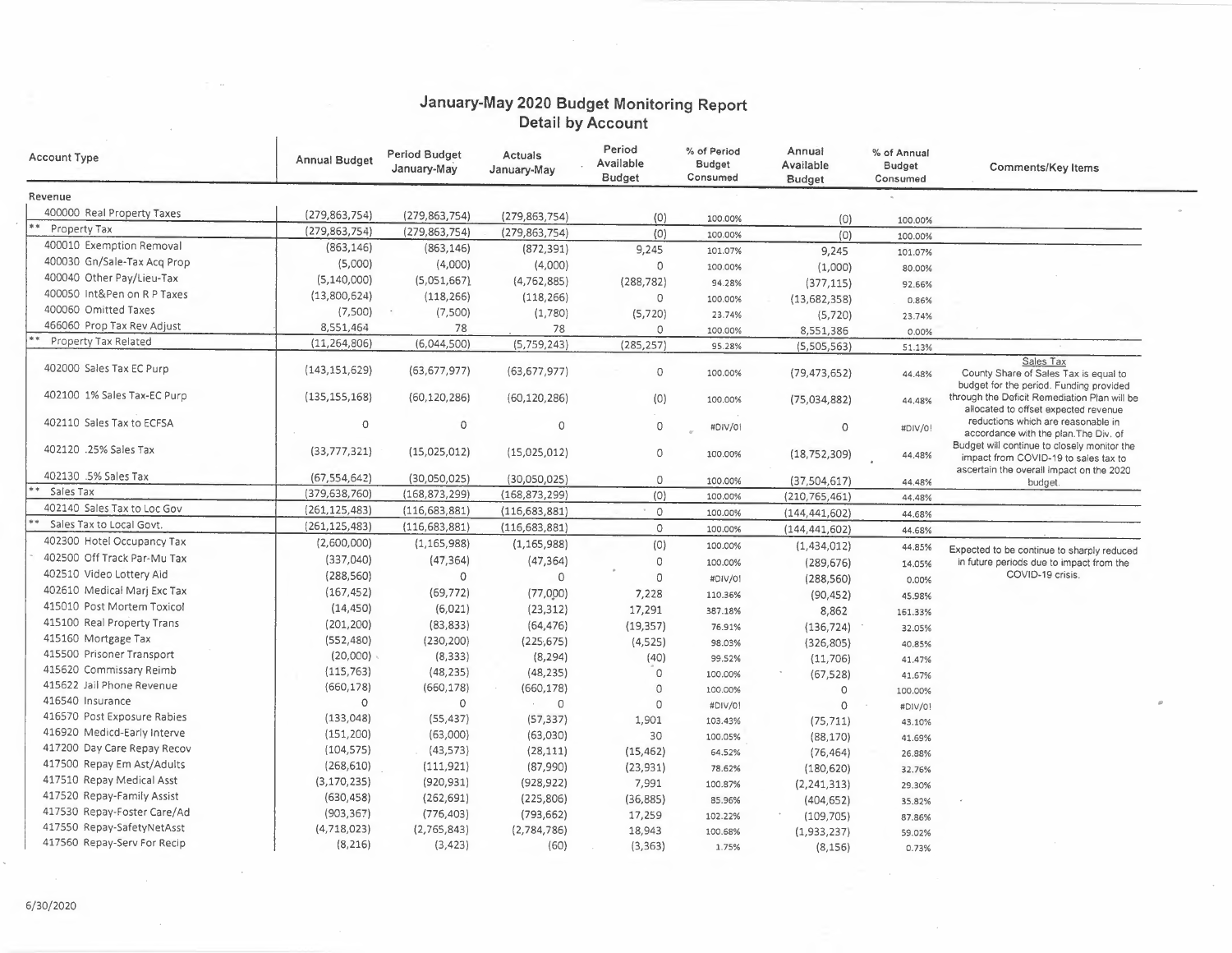| 417570 SNAP Fraud Incentives | (56, 912)      | (23, 713)      | (19, 427)      | (4, 286)    | 81.92%     | (37, 485)      | 34.14%       |                                                                                  |
|------------------------------|----------------|----------------|----------------|-------------|------------|----------------|--------------|----------------------------------------------------------------------------------|
| 417580 Repaymts-Handi Child  | (67, 989)      | (28, 329)      | 1,073          | (29, 402)   | $-3.79%$   | (69,062)       | $-1.58%$     |                                                                                  |
| 418025 Recov-SafetyNet Bur   | $\Omega$       | 0              | (15,703)       | 15,703      | #DIV/01    | 15,703         | #DIV/0!      |                                                                                  |
| 418030 Repayments-IV D Adm   | (4,423,828)    | (3,643,262)    | (3,645,219)    | 1,957       | 100.05%    | (778, 609)     | 82.40%       |                                                                                  |
| 418110 Comm Coll Respreads   | (7, 124, 895)  | (7, 124, 895)  | (2,724,895)    | (4,400,000) | 38.24%     | (4,400,000)    | 38.24%       |                                                                                  |
| 418112 Comm Coll Resp. Adj.  | 4,400,000      | 4,400,000      | 0              | 4,400,000   | 0.00%      | 4,400,000      | 0.00%        |                                                                                  |
| 418130 Comm Coll Reimb       | (57, 279)      | (23, 866)      | (11,905)       | (11,961)    | 49.88%     | (45, 374)      | 20.79%       |                                                                                  |
| 418410 OCSE Medical Payments | (1,455,240)    | (606, 350)     | (737, 176)     | 130,826     | 121.58%    | (718,064)      | 50.66%       |                                                                                  |
| 418430 Donated Funds         | (1, 452, 462)  | (605, 193)     | (622, 276)     | 17,084      | 102.82%    | (830, 186)     |              |                                                                                  |
| 420020 ECC Cap Cons-Otr Gvt  | (95,000)       | $\circ$        | $\Omega$       | $\circ$     | #DIV/0!    |                | 42.84%       |                                                                                  |
| 420499 OthLocal Source Rev   | (94, 494)      | (39, 373)      | $\mathbf 0$    | (39, 373)   | 0.00%      | (95,000)       | 0.00%        |                                                                                  |
| 420500 Rent-RI Prop-Concess  | (34, 235)      | (14, 265)      | (15, 314)      | 1,050       |            | (94, 494)      | 0.00%        |                                                                                  |
| 420520 Rent-RI Prop-Rtw-Eas  | (3,000)        | (1,250)        | (8, 294)       | 7,044       | 107.36%    | (18, 921)      | 44.73%       |                                                                                  |
| 420550 Rent-663 Kensington   | (12, 168)      | (5,070)        | (5,070)        | 0           | 663.49%    | 5,294          | 276.45%      |                                                                                  |
| 420560 Rent-1500 Broadway    | (246, 015)     | (102, 506)     | (107, 087)     |             | 100.00%    | (7,098)        | 41.67%       |                                                                                  |
| 421550 Forft Crime Proceed   | (150, 500)     | (62, 798)      |                | 4,581       | 104.47%    | (138, 928)     | 43.53%       |                                                                                  |
| 422000 Copies                |                |                | (208, 536)     | 145,738     | 332.08%    | 58,036         | 138.56%      |                                                                                  |
| 422040 Gas Well Drill Rents  | (10, 100)      | (4,208)        | (3,572)        | (636)       | 84.88%     | (6,528)        | 35.37%       |                                                                                  |
| 422050 E-Payable Rebates     | (5,500)        | (2, 292)       | (1, 129)       | (1, 162)    | 49.28%     | (4, 371)       | 20.54%       |                                                                                  |
| 423000 Refunds P/Y Expenses  | (250,000)      | (104, 167)     | (102, 663)     | (1,504)     | 98.56%     | (147, 337)     | 41.07%       |                                                                                  |
|                              | (1,000)        | (417)          | 186,005        | (186, 422)  | -44640.84% | (187,005)      | $-18600.50%$ |                                                                                  |
| 445000 Recovery Int - SID    | (460, 125)     | (191, 719)     | (151, 357)     | (40, 362)   | 78.95%     | (308, 768)     | 32.89%       |                                                                                  |
| 445030 Int & Earn - Gen Inv  | (551,000)      | (229, 583)     | (93,082)       | (136, 501)  | 40.54%     | (457, 918)     | 16.89%       |                                                                                  |
| 445040 Int & Earn-3rd Party  | (350,000)      | (145, 833)     | (283, 830)     | 137,997     | 194.63%    | (66, 170)      | 81.09%       |                                                                                  |
| 466000 Misc Receipts         | (85,600)       | (35,667)       | (24, 611)      | (11,055)    | 69.00%     | (60, 989)      | 28.75%       |                                                                                  |
| 466020 Minor Sale - Other    | (25,500)       | (10, 625)      | (6, 214)       | (4, 411)    | 58.49%     | (19, 286)      | 24.37%       |                                                                                  |
| 466070 Refunds P/Y Expenses  | (2, 243, 896)  | (218, 333)     | (139, 421)     | (78, 912)   | 63.86%     | (2, 104, 475)  | 6.21%        |                                                                                  |
| 466090 Misc Trust Fd Rev     | (150,000)      | $\circ$        | $\mathbf 0$    | $\circ$     | #DIV/0!    | (150,000)      | 0.00%        |                                                                                  |
| 466120 Other Misc DISS Rev   | (3, 240)       | (1, 350)       | (1, 350)       | 0           | 100.00%    | (1,890)        | 41.67%       |                                                                                  |
| 466130 Oth Unclass Rev       | (10,000)       | (4, 167)       | (29, 264)      | 25,097      | 702.33%    | 19,264         | 292.64%      |                                                                                  |
| 466150 Chlamydia Study Forms | (8,000)        | (3, 333)       | (2,424)        | (909)       | 72.72%     | (5,576)        | 30.30%       |                                                                                  |
| 466180 Unanticip P/Y Rev     | $\circ$        | $\circ$        | (597, 827)     | 597,827     | #DIV/0!    | 597,827        | #DIV/01      |                                                                                  |
| 466260 Intercept-LocalShare  | (110, 613)     | (46,089)       | (35, 735)      | (10, 354)   | 77.54%     | (74, 878)      | 32.31%       |                                                                                  |
| 466280 Local Srce - ECMCC    | (27,000)       | (11, 250)      | (10, 675)      | (575)       | 94.89%     | (16, 325)      | 39.54%       |                                                                                  |
| 466310 Prem On Oblig - RAN   | (102,500)      | $\circ$        | 0              | $\circ$     | #DIV/0!    | (102, 500)     | 0.00%        |                                                                                  |
| 466360 Stadium Reimbursement | (720, 500)     | (60, 413)      | (330)          | (60,083)    | 0.55%      | (720, 170)     | 0.05%        |                                                                                  |
| 467000 Misc Depart Income    | (9,403)        | (3,918)        | (1,993)        | (1,925)     | 50.87%     | (7, 410)       | 21.20%       | At the end of the period, or 41% of the                                          |
| 480020 Sale-Excess Material  | (309,500)      | (195, 458)     | (425, 034)     | 229,576     | 217.46%    | 115,534        | 137.33%      | year, the County has achieved 55% of the<br>annual Other Sources revenue budget. |
| 480030 Recycling Revenue     | (62,500)       | (26, 042)      | (15,093)       | (10, 949)   | 57.96%     | (47, 407)      | 24.15%       |                                                                                  |
| Other Sources                | (31, 414, 849) | (16, 498, 878) | (17, 149, 655) | 650,777     | 103.94%    | (14, 265, 194) | 54.59%       |                                                                                  |
| 406610 STD Clinic Fees       | (268, 550)     | (41, 026)      | (41, 026)      | $\circ$     | 100.00%    | (227, 524)     | 15.28%       |                                                                                  |
| 415000 Medical Exam Fees     | (484, 750)     | (201, 979)     | (211, 346)     | 9,366       | 104.64%    | (273, 404)     | 43.60%       |                                                                                  |
| 415050 Treasurer Fees        | (55,500)       | (23, 125)      | (70, 475)      | 47,350      | 304.76%    | 14,975         | 126.98%      |                                                                                  |
| 415105 Passport Fees         | (28,000)       | (11,667)       | (6, 545)       | (5, 122)    | 56.10%     | (21, 455)      | 23.38%       |                                                                                  |
| 415110 Court Fees            | (391,600)      | (163, 167)     | (119, 250)     | (43, 917)   | $-73.08%$  | (272, 350)     | 30.45%       |                                                                                  |
| 415120 Small Claims AR Fees  | (200)          | (83)           | (295)          | 212         | 354.01%    | 95             | 147.50%      |                                                                                  |
| 415130 Auto Fees             | (3,981,803)    | (1, 226, 252)  | (1, 226, 252)  | $\circ$     | 100.00%    | (2,755,551)    | 30.80%       |                                                                                  |
| 415140 Comm of Educ Fees     | (116, 800)     | (48, 667)      | (41, 194)      | (7, 473)    | 84.65%     | (75,606)       | 35.27%       |                                                                                  |
| 415150 Recording Fees        | (4,900,765)    | (2,304,879)    | (2,304,879)    | $\circ$     | 100.00%    | (2,595,886)    | 47.03%       |                                                                                  |
| 415180 Vehicle Use Tax       | (4,695,825)    | (2,012,614)    | (2,012,615)    | $\circ$     | 100.00%    | (2,683,210)    | 42.86%       |                                                                                  |
|                              |                |                |                |             |            |                |              |                                                                                  |

 $\sim 10$  $\mathcal{C}$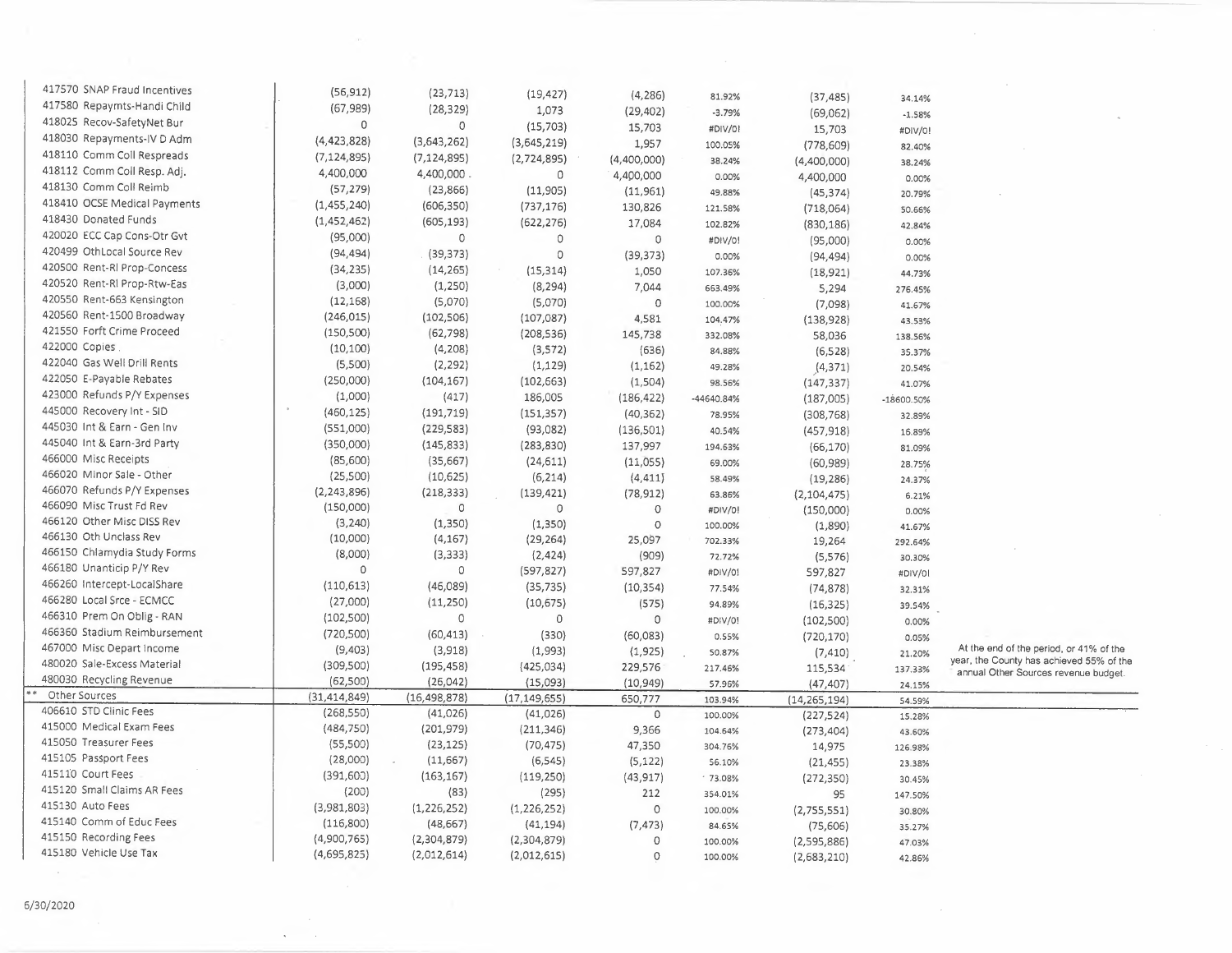| 405570 ME 50% Fed Presch     | (3,861,429)     | (1,608,929)     | (1,500,000)        | (108, 928)           | 93.23%           | (2,361,429)             | 38.85%          |                                                                                  |
|------------------------------|-----------------|-----------------|--------------------|----------------------|------------------|-------------------------|-----------------|----------------------------------------------------------------------------------|
| Local Source Revenue         | (1,017,663,539) | (604, 022, 905) | (603, 860, 242)    | (162, 663)           | 99.97%           | (413,803,296)           | 59.34%          |                                                                                  |
| Fees, Fines or Charges       | (29, 205, 887)  | (16,058,593)    | (15,530,410)       | (528, 184)           | 96.71%           | (13, 675, 477)          | 53.18%          |                                                                                  |
| 466340 STOPDWI VIP Prs Fees  | (25,000)        | (10, 417)       | (5,674)            | (4, 743)             | 54.47%           | (19, 326)               | 22.70%          | to the impacts from COVID-19                                                     |
| 466190 Item Pricing Penalty  | (188,000)       | (78, 333)       | (119, 100)         | 40,767               | 152.04%          | (68,900)                | 63.35%          | Charges revenue budget. Reductions<br>expected to continue in future periods due |
| 466010 NSF Check Fees        | (1,720)         | (717)           | (560)              | (157)                | 78.14%           | (1,160)                 | 32.56%          | achieved 53% of the annual Fees, Fines, or                                       |
| 421510 Fines and Penalties   | (3,500)         | (1,458)         | (960)              | (498)                | 65.83%           | (2,540)                 | 27.43%          | After 41% of the year, the County has                                            |
| 421500 Fines&Forfeited Bail  | (8,500)         | (3,542)         | (8,580)            | 5,038                | 242.26%          | 80                      | 100.94%         |                                                                                  |
| 421000 Pistol Permits        | (160,000)       | (66, 670)       | (39,054)           | (27,616)             | 58.58%           | (120, 946)              | 24.41%          |                                                                                  |
| 420271 CESQG Charges         | (30,000)        | 0               | $\Omega$           | $\Omega$             | #DIV/0!          | (30,000)                | 0.00%           |                                                                                  |
| 420190 Gen Svc-Oth Gov       | (2,160)         | (900)           | (900)              | $\circ$              | 100.00%          | (1,260)                 | 41.67%          |                                                                                  |
| 420030 Police Svcs-Oth Gvt   | (307, 550)      | (128, 146)      | (128, 596)         | 450                  | 100.35%          | (178, 954)              | 41.81%          |                                                                                  |
| 420010 Elec Exp Other Govt   | (7, 182, 134)   | (7, 182, 134)   | (7, 182, 134)      | $-0$                 | 100.00%          | $\circ$                 | 100.00%         |                                                                                  |
| 420000 Tx&Assm Svs-Oth Govt  | (165,000)       | (165,000)       | (168, 271)         | 3,271                | 101.98%          | 3,271                   | 101.98%         |                                                                                  |
| 418550 Sale of Forest Prod   | (8,000)         | (3,333)         | (1,840)            | (1, 493)             | 55.20%           | (6, 160)                | 23.00%          |                                                                                  |
| 418540 Golf Chg-Greens Fees  | (505, 495)      | (180,068)       | (180,067)          | (0)                  | 100.00%          | (325, 428)              | 35.62%          |                                                                                  |
| 418530 Golf Chg-Other Fees   | (62, 620)       | (2, 207)        | (2, 207)           | 0                    | 100.02%          | (60, 413)               | 3.53%           |                                                                                  |
| 418520 Chgs-Park Emp Subsis  | (39,600)        | (16,500)        | (11, 543)          | (4,958)              | 69.95%           | (28,058)                | 29.15%          |                                                                                  |
| 418510 Park & Rec Chgs-Shel  | (408, 720)      | (170, 300)      | (173, 825)         | 3,525                | 102.07%          | (234, 895)              | 42.53%          |                                                                                  |
| 418500 Park & Rec Chgs-Camp  | (149, 590)      | (62, 329)       | (56, 545)          | (5, 784)             | 90.72%           | (93,045)                | 37.80%          |                                                                                  |
| 418400 Subpoena Fees         | (13,050)        | (5,438)         | (5,736)            | 299                  | 105.49%          | (7, 314)                | 43.95%          |                                                                                  |
| 418050 Item Price Waivr Fee  | (275,000)       | (114, 583)      | (134,000)          | 19,417               | 116.95%          | (141,000)               | 48.73%          |                                                                                  |
| 418040 Inspec Fee Wght/Meas  | (175,000)       | (72, 917)       | (31, 884)          | (41,033)             | 43.73%           | (143, 116)              | 18.22%          |                                                                                  |
| 416610 Pub Health Lab Fees   | (245,000)       | (102,083)       | (76, 266)          | (25, 817)            | 74.71%           | (168, 734)              | 31.13%          |                                                                                  |
| 416580 Training Course Fees  | (56, 235)       | (23, 431)       | (14,800)           | (8,631)              | 63.16%           | (41, 435)               | 26.32%          |                                                                                  |
| 416560 Lab Fees-Other Count  | $\circ$         | 150,000         | $\circ$            | 150,000              | 0.00%            | 0                       | #DIV/01         |                                                                                  |
| 416190 ImmunizationsService  | (8, 283)        | (3,451)         | (1, 282)           | (2, 170)             | 37.13%           | (7,002)                 | 15.47%          |                                                                                  |
| 416160 TB Outreach           | (58, 580)       | (24, 408)       | (2, 124)           | (22, 284)            | 8.70%            | (56, 456)               | 3.63%           |                                                                                  |
| 416150 PPD Tests             | (8,580)         | (3,575)         | (793)              | (2,782)              | 22.18%           | (7, 787)                | 9.24%           |                                                                                  |
| 416090 Pen & Fines-Health    | (20,000)        | (8, 333)        | (2,550)            | (5,783)              | 30.60%           | (17, 450)               | 12.75%          |                                                                                  |
| 416040 Individ Sewr Sys Opt  | (425,000)       | (177,083)       | (154, 237)         | (22, 846)            | 87.10%           | (270, 763)              | 36.29%          |                                                                                  |
| 416030 Realty Subdivisions   | (12,000)        | (5,000)         | (1,075)            | (3,925)              | 21.50%           | (407, 130)<br>(10, 925) | 47.47%<br>8.96% |                                                                                  |
| 416020 Comm Sanitat & Food   | (775,000)       | (367, 870)      | (367, 870)         | (0)                  | 100.00%          |                         | #DIV/0!         |                                                                                  |
| 416010 Beach Monitoring      | $\theta$        | $\mathbf 0$     | $\circ$            | $\circ$              | #DIV/0!          | (8,859)<br>0            | 11.41%          |                                                                                  |
| 415680 Pmt-Home Care Review  | (10,000)        | (4, 167)        | (1, 141)           | (3,026)              | 27.38%           | (2,366)                 | 34.28%          |                                                                                  |
| 415670 Elec Monitoring Ch    | (3,600)         | (1,500)         | (1, 234)           | (266)                | 82.27%           | (1,059,497)             | 0.33%           |                                                                                  |
| 415650 DWI Program           | (1,062,987)     | (442, 911)      | (3,490)            | (439, 421)           | 0.79%            |                         | 30.38%          |                                                                                  |
| 415640 Probation Fees        | (550,000)       | (229, 167)      | (167,080)          | (62,086)             | 72.91%           | (18,016)<br>(382,920)   | 9.92%           |                                                                                  |
| 415630 Bail Fee-Alt / Incar  | (20,000)        | (8, 333)        | (1,984)            | (6, 349)             | 23.81%           | (22, 935)               | 23.55%          |                                                                                  |
| 415610 Restitution Surcharge | (30,000)        | (12,500)        | (7,065)            | (5,435)              | 56.52%           | (27, 731)               | 27.02%          |                                                                                  |
| 415605 Drug Testing Charge   | (38,000)        | (15, 833)       | (10, 269)          | (5, 564)             | 64.86%           | (10, 452)               | 27.92%          |                                                                                  |
| 415600 Inmate Discip Surch   | (14,500)        | (6,042)         | (4,048)            | (1,993)              | 67.01%           | (23, 697)               | 27.09%          |                                                                                  |
| 415520 Sheriff Fees          | (32,500)        | (13, 542)       | (8,803)            | (4, 739)             | 92.28%<br>65.01% | (659, 646)              | 38.45%          |                                                                                  |
| 415510 Civil Proc Fees-Sher  | (1,071,690)     | (446,538)       | (412, 044)         | (2,833)<br>(34, 494) | 60.00%           | (12,750)                | 25.00%          |                                                                                  |
| 415210 3rd Party Deduct Fee  | (17,000)        | (7,083)         | (4, 250)           | 0                    | #DIV/0!          | (95,000)                | 0.00%           |                                                                                  |
| 415200 Civil Serv Exam Fees  | (95,000)        | 0               | (2,650)<br>$\circ$ | (4,642)              | 36.34%           | (14, 850)               | 15.14%          |                                                                                  |
| 415185 E-Z Pass Tag Sales    | (17,500)        | (7, 292)        |                    |                      |                  |                         |                 |                                                                                  |

 $\sim$   $\sim$ 

 $\mathcal{L}^{\mathcal{L}}$ 

 $\cdot$ 

۱.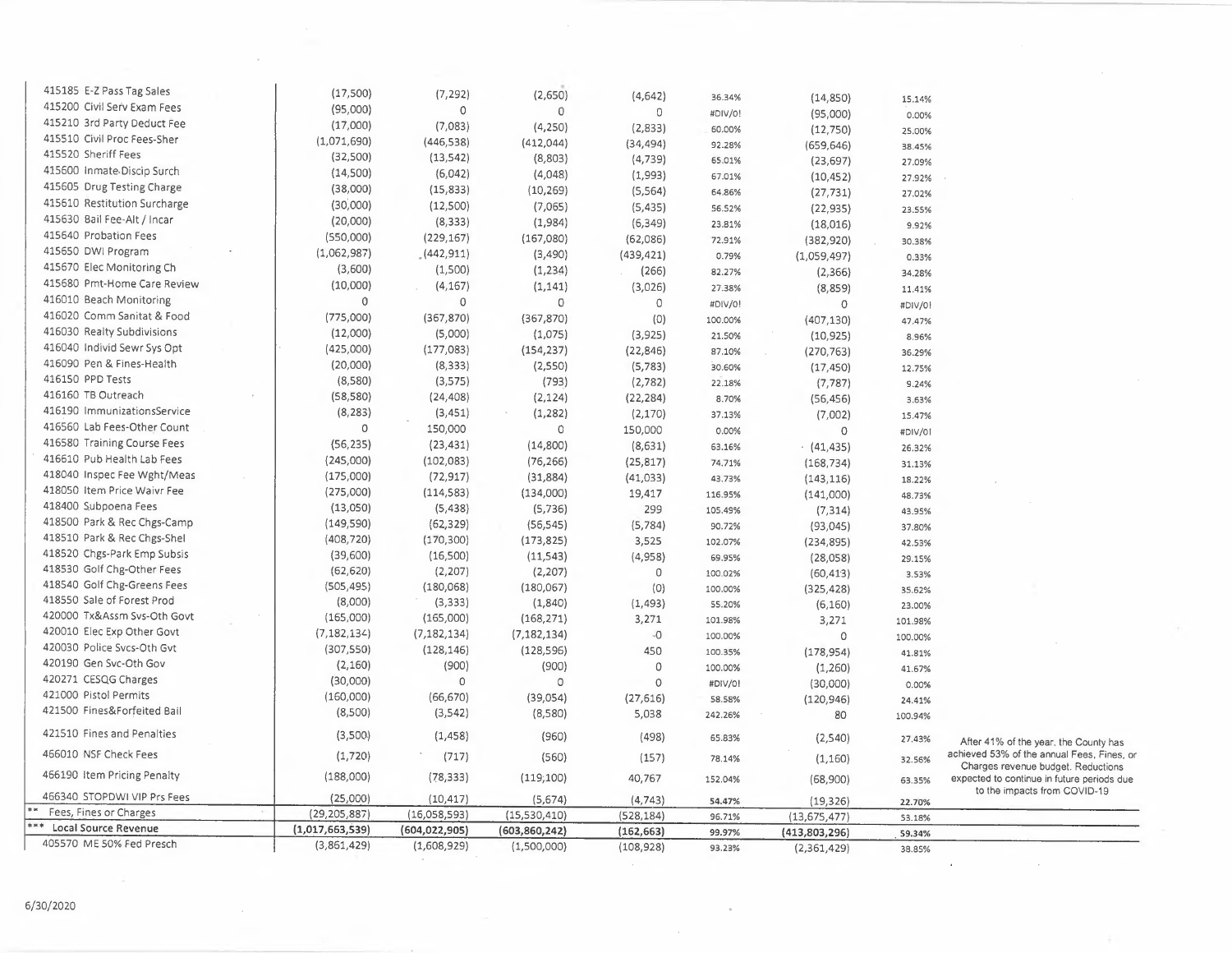| 410070 FA-IV-B Preventive    | (905, 239)      | (377, 183)     | (388, 238)     | 11,055           | 102.93%  | (517,001)       | 42.89%   |                                          |
|------------------------------|-----------------|----------------|----------------|------------------|----------|-----------------|----------|------------------------------------------|
| 410080 FA-Admin Chargeback   | 1,835,629       | 764,845        | 764,846        | (1)              | 100.00%  | 1,070,783       | 41.67%   |                                          |
| 410120 FA-SNAP ET 100%       | (381, 954)      | (159, 148)     | (163, 278)     | 4,131            | 102.60%  | (218, 676)      | 42.75%   |                                          |
| 410150 SSA-SSI Pri Inc Prg   | (75,000)        | (31, 250)      | (6,600)        | (24, 650)        | 21.12%   | (68, 400)       | 8.80%    |                                          |
| 410180 Fed Aid School Brk    | (16, 473)       | (6,864)        | (7, 962)       | 1,098            | 116.00%  | (8,511)         | 48.33%   |                                          |
| 410240 HUD Rev D14.267 CoC   | (5,615,451)     | (2,309,032)    | (1, 229, 219)  | (1,079,813)      | 53.24%   | (4,386,232)     | 21.89%   |                                          |
| 410500 FA-Civil Defense      | (346, 295)      | (144, 290)     | (137, 319)     | (6, 971)         | 95.17%   | (208, 977)      | 39.65%   | <b>Eederal Aid</b>                       |
| 410510 Fed Drug Enforcement  | (36, 686)       | (15, 286)      | (12,803)       | (2,483)          | 83.76%   | (23, 883)       | 34.90%   | Formula driven Federal Aid which         |
| 410520 Fr Ci Bflo Pol Dept   | (29,000)        | (12,083)       | (7, 777)       | (4,306)          | 64.36%   | (21, 223)       | 26.82%   | appears under budget, mainly in          |
| 411000 MH Fed Medi Sal Sh    | (1,695,117)     | (519, 212)     | (486, 482)     | (32, 730)        | 93.70%   | (1, 208, 635)   | 28.70%   | Health and Human Service Departments, is |
| 411490 Fed Aid - TANF FFFS   | (39, 623, 632)  | (16,509,847)   | (16,586,500)   | 76,653           | 100.46%  | (23,037,132)    | 41.86%   | offset by savings in associated          |
| 411495 FA - SYEP             | (1,691,832)     | (104, 930)     | (37,500)       | (67, 430)        | 35.74%   | (1,654,332)     | 2.22%    | expenditures.                            |
| 411500 Fed Aid - MA In House | 2,132,357       | 888,482        | 671,763        | 216,719          | 75.61%   | 1,460,594       | 31.50%   |                                          |
| 411520 FA-Family Assistance  | (35, 911, 320)  | (14,963,050)   | (13, 222, 156) | (1,740,894)      | 88.37%   | (22, 689, 164)  | 36.82%   |                                          |
| 411540 FA-Social Serv Admin  | (20, 415, 695)  | (9,016,378)    | (5,642,078)    | (3,374,299)      | 62.58%   | (14, 773, 617)  | 27.64%   |                                          |
| 411550 FA-Soc Serv Adm A-87  | (1, 185, 452)   | (493,938)      | (334, 363)     | (159, 575)       | 67.69%   | (851,089)       | 28.21%   |                                          |
| 411570 Fed Aid - SNAP Admin  | (13,070,852)    | (5,791,795)    | (3,903,861)    | (1,887,934)      | 67.40%   | (9, 166, 991)   | 29.87%   |                                          |
| 411580 Fed Aid - SNAP ET 50% | (3, 149, 310)   | (1,312,213)    | (912, 951)     | (399, 261)       | 69.57%   | (2, 236, 359)   | 28.99%   |                                          |
| 411590 FA-HEAP               | (4,357,464)     | (1,868,463)    | (2,451,085)    | 582,623          | 131.18%  | (1,906,379)     | 56.25%   |                                          |
| 411610 FA-Serv/Recipients    | (4,914,109)     | (2,047,545)    | (1, 177, 768)  | (869, 777)       | 57.52%   | (3,736,341)     | 23.97%   |                                          |
| 411640 FA-Daycare Block Grt  | (23, 235, 503)  | (9,681,460)    | (9,517,181)    | (164, 279)       | 98.30%   | (13, 718, 322)  | 40.96%   |                                          |
| 411670 FA-Refugee&Entrants   | (79, 224)       | (33,010)       | (25, 196)      | (7, 814)         | 76.33%   | (54, 028)       | 31.80%   |                                          |
| 411680 FA-Foster Care/Adopt  | (13,086,420)    | (5,452,675)    | (6,583,847)    | 1,131,172        | 120.75%  | (6, 502, 573)   | 50.31%   |                                          |
| 411690 FA-IV-D Incentives    | (426, 358)      | (177, 649)     | (145, 224)     | (32, 425)        | 81.75%   | (281, 134)      | 34.06%   |                                          |
| 411700 FA-TANF Safety Net    | (748, 457)      | (311, 857)     | (242, 973)     | (68, 884)        | 77.91%   | (505, 484)      | 32.46%   |                                          |
| 411780 Fed Aid-Medicaid Adm  | (168, 615)      | (70, 256)      | (70, 256)      | (0)              | 100.00%  | (98, 359)       | 41.67%   |                                          |
| 412000 FA-School Lunch Prog  | (22, 567)       | (9,403)        | (12, 655)      | 3,252            | 134.59%  | (9, 912)        | 56.08%   |                                          |
| 414000 Federal Aid           | (50, 734)       | (21, 139)      | (44, 726)      | 23,587           | 211.58%  | (6,008)         | 88.16%   |                                          |
| 414010 Federal Aid - Other   | (6, 375)        | (2,656)        | (226, 213)     | 223,557          | 8516.25% | 219,838         | 3548.44% | After 41% of the year, the County has    |
| 414020 Misc Federal Aid      | (45, 857)       | (19, 107)      | (30, 852)      | 11,745           | 161.47%  | (15,005)        | 67.28%   | achieved 37% of the budgeted Federal     |
| <b>Federal Revenue</b>       | (171, 184, 435) | (71, 417, 320) | (63, 670, 455) | (7,746,865)      | 89.15%   | (107, 513, 980) | 37.19%   | revenue.                                 |
| 405000 State Aid Fr Da Sal   | (77, 682)       | (32, 368)      | $\mathbf 0$    | (32, 368)        | 0.00%    | (77, 682)       | 0.00%    |                                          |
| 405010 St Re Indigent Care   | (30,000)        | (12,500)       | (12,600)       | 100              | 100.80%  | (17,400)        | 42.00%   |                                          |
| 405060 State Aid - NYSERDA   | (73, 672)       | (30, 697)      | $\circ$        | (30, 697)        | 0.00%    | (73, 672)       | 0.00%    |                                          |
| 405170 SA-Crt Fac Incen Aid  | (2, 133, 000)   | (888, 750)     | (740, 451)     | (148, 299)       | 83.31%   | (1, 392, 549)   | 34.71%   |                                          |
| 405190 StAid-Octane Testing  | (30,000)        | (12,500)       | (6, 542)       | (5,958)          | 52.34%   | (23, 458)       | 21.81%   |                                          |
| 405500 SA-Spec Need Presch   | (26,076,691)    | (13, 793, 254) | (13, 386, 373) | (406, 881)       | 97.05%   | (12,690,318)    | 51.33%   |                                          |
| 405520 SA-NYS DOH EI Serv    | (3,416,914)     | (1,784,158)    | (1,208,987)    | (575, 171)       | 67.76%   | (2, 207, 927)   | 35.38%   |                                          |
| 405530 SA-Admin Preschool    | (398, 775)      | (166, 156)     | (166, 156)     | (0)              | 100.00%  | (232, 619)      | 41.67%   |                                          |
| 405540 SA-Art VI-P H Work    | (1,641,121)     | (683, 800)     | (615, 420)     | (68, 381)        | 90.00%   | (1,025,701)     | 37.50%   |                                          |
| 405560 SA-NYS DOH El Admin   | (383, 568)      | (159, 820)     | (159, 820)     | $\circ$          | 100.00%  | (223, 748)      |          |                                          |
| 405580 SA-Medicaid El Trans  | (143,980)       | (59,992)       | (52,083)       | (7,909)          | 86.82%   |                 | 41.67%   |                                          |
| 405590 SA-Medicaid El Admin  | (168, 615)      | (70, 256)      | (70, 256)      | (0)              | 100.00%  | (91, 897)       | 36.17%   |                                          |
| 405595 SA-Med Anti Fraud     | (405, 071)      | (168, 780)     | (174,030)      |                  |          | (98, 359)       | 41.67%   |                                          |
| 406000 SA-Fr Prob Serv       | (1, 181, 952)   | (492, 480)     | (492, 480)     | 5,250<br>$\circ$ | 103.11%  | (231, 041)      | 42.96%   |                                          |
| 406010 SA-Fr Nav Law Enforc  | (80, 500)       | (33,542)       |                |                  | 100.00%  | (689, 472)      | 41.67%   |                                          |
| 406020 SA-Snomob Lw Enforc   | (20,000)        | (8, 333)       | (0)            | (33, 542)        | 0.00%    | (80, 500)       | 0.00%    |                                          |
| 406500 Refugee Hith Assment  | (130, 239)      | (54, 266)      | (20, 640)      | 12,307           | 247.68%  | 640             | 103.20%  |                                          |
| 406550 Emerg Med Training    | (357, 774)      | (149,073)      | (14, 574)      | (39, 692)        | 26.86%   | (115, 665)      | 11.19%   |                                          |
|                              |                 |                | (10,948)       | (138, 125)       | 7.34%    | (346, 826)      | 3.06%.   |                                          |

 $\langle\phi_{\rm{in}}\rangle_{\rm{max}}$ 

 $\sim$   $\sim$ 

 $\mathcal{L}^{\text{max}}_{\text{max}}$  and  $\mathcal{L}^{\text{max}}_{\text{max}}$ 

 $\mathcal{L}$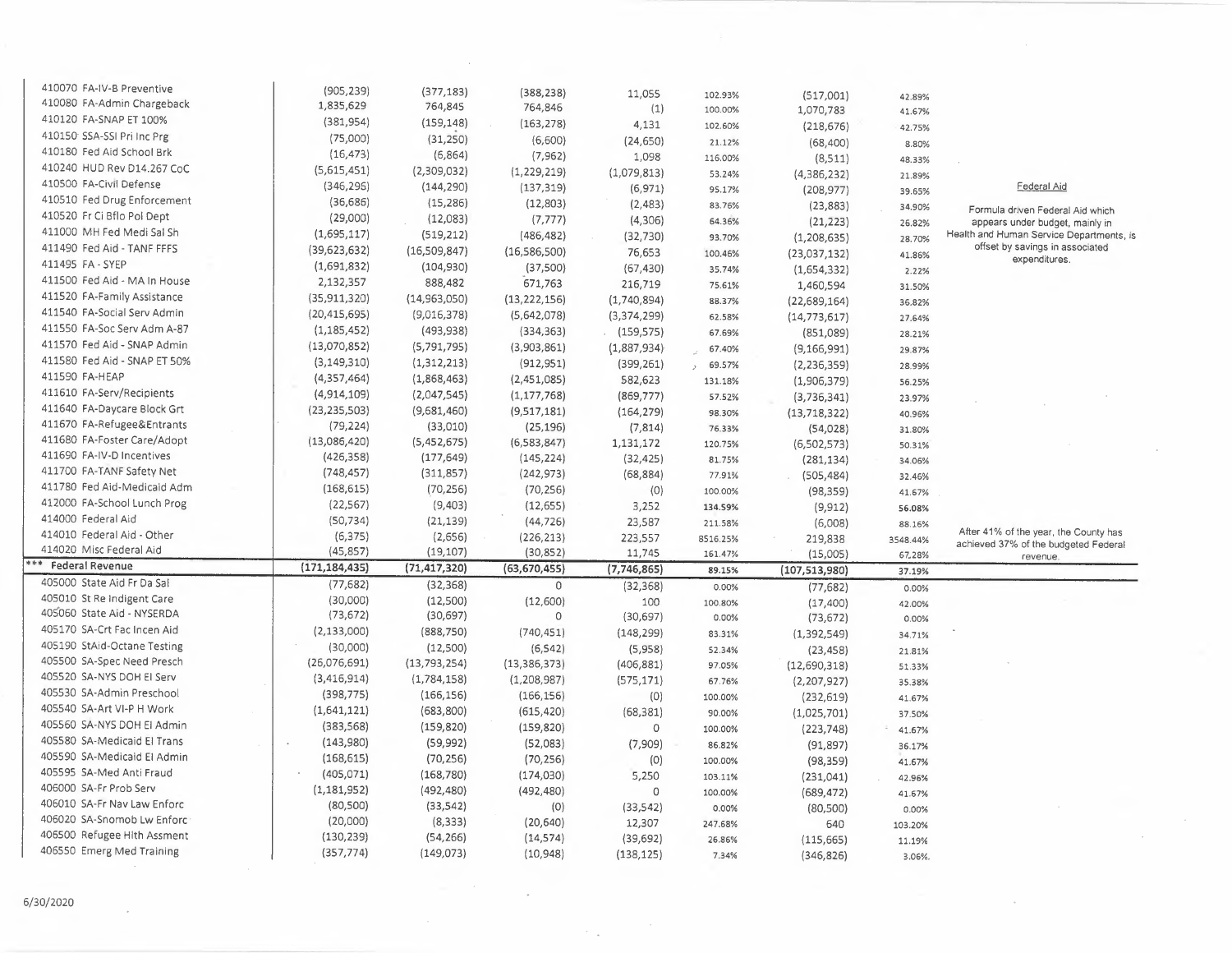| 406810 SA-Foren Mntl Hea Sr             | (1,960,991)<br>(2,775,627) | (881,730)<br>(1, 178, 865) | (881,730)<br>(793, 645)     | 0<br>(385, 220) | 100.00%<br>67.32% | (1,079,261)<br>(1,981,982) | 44.96%<br>28.59% |                                                                             |
|-----------------------------------------|----------------------------|----------------------------|-----------------------------|-----------------|-------------------|----------------------------|------------------|-----------------------------------------------------------------------------|
| 406830 SA-Mental Health II              | (28, 504, 697)             | (11, 768, 423)             | (12, 217, 653)              | 449,230         | 103.82%           | (16, 287, 044)             |                  |                                                                             |
| 406860 State Aid - OASAS                | (12,010,852)               | (4,978,793)                | (4,838,591)                 | (140, 202)      | 97.18%            | (7, 172, 260)              | 42.86%           |                                                                             |
| 406880 State Aid - OPWDD                | (609, 788)                 | (254, 078)                 | (254, 078)                  | (0)             | 100.00%           | (355, 710)                 | 40.29%           |                                                                             |
| 406890 Handpd Park Surch                | (27,500)                   | (11, 458)                  | (4,650)                     | (6,808)         | 40.58%            | (22, 850)                  | 41.67%           |                                                                             |
| 407500 SA-MA In House                   | 2,276,357                  | 948,474                    | 945,418                     | 3,056           | 99.68%            |                            | 16.91%           |                                                                             |
| 407510 SA-Spec Need Adult               | (2, 310)                   | (963)                      | $\circ$                     | (963)           | 0.00%             | 1,330,919                  | 41.53%           |                                                                             |
| 407520 SA-Family Assistance             | $\circ$                    | $\circ$                    | (13, 372)                   | 13,372          |                   | (2,310)                    | 0.00%            |                                                                             |
| 407540 SA-Soc Serv Admin                | (27, 346, 107)             | (12,659,990)               | (11, 370, 438)              | (1, 289, 552)   | #DIV/0!           | 13,372                     | #DIV/0!          |                                                                             |
| 407580 SA-Sch Breakfst Prog             | (779)                      | (325)                      | (367)                       | 42              | 89.81%            | (15, 975, 669)             | 41.58%           |                                                                             |
| 407590 SA-School Lunch Prog             | (460)                      | (192)                      | (215)                       | 23              | 113.07%           | (412)                      | 47.11%           |                                                                             |
| 407600 SA-Sec Det Other Co              | (1,012,320)                | (421,800)                  |                             |                 | 112.17%           | (245)                      | 46.74%           | State Aid                                                                   |
| 407610 SA-Sec Det Loc Yth               | (1,936,816)                | (1, 116, 525)              | (607, 675)<br>(1, 296, 091) | 185,875         | 144.07%           | (404, 645)                 | 60.03%           | Formula driven State Aid which                                              |
| 407615 SA-Non-Sec Loc Yth               | (612,500)                  | (255, 208)                 |                             | 179,565         | 116.08%           | (640, 725)                 | 66.92%           | appears under budget, mainly in                                             |
| 407625 SA-Raise the Age                 | (7, 478, 705)              | (3, 158, 757)              | (257, 250)                  | 2,041           | 100.80%           | (355, 250)                 | 42.00%           | Health and Human Service Departments, is<br>offset by savings in associated |
| 407630 SA-Safety Net Assist             |                            |                            | (2,827,667)                 | (331,090)       | 89.52%            | (4,651,038)                | 37.81%           | expenditures. Potential reductions in State                                 |
| 407640 SA-Emrg Assist/Adult             | (8,851,223)                | (4,064,460)                | (3,647,372)                 | (417,088)       | 89.74%            | (5,203,851)                | 41.21%           | Aid are possible as NYS takes action to                                     |
| 407650 SA-Foster Care/Adopt             | (478,057)                  | (199, 190)                 | (252, 288)                  | 53,098          | 126.66%           | (225, 769)                 | 52.77%           | deal with their finances in part due to                                     |
| 407670 SA-EAF Prev POS                  | (23, 161, 992)             | (8,650,830)                | (7, 169, 132)               | (1,481,698)     | 82.87%            | (15,992,860)               | 30.95%           | COVID-19 crisis.                                                            |
| 407680 SA-Serv Fr Recipnts              | (4,599,284)                | (2,058,697)                | (707, 426)                  | (1,351,271)     | 34.36%            | (3,891,858)                | 15.38%           |                                                                             |
|                                         | (6,482,627)                | (2,795,778)                | (3,644,616)                 | 848,839         | 130.36%           | (2,838,011)                | 56.22%           |                                                                             |
| 407710 SA-Legal Serv/Disab              | (141,800)                  | (59,083)                   | (37, 785)                   | (21, 298)       | 63.95%            | (104, 015)                 | 26.65%           |                                                                             |
| 407720 SA-Handicapped Child             | (222, 896)                 | (92, 873)                  | (88, 191)                   | (4,682)         | 94.96%            | (134, 705)                 | 39.57%           |                                                                             |
| 407730 State Aid - Burials              | (1,034)                    | $\circ$                    | 0                           | $\circ$         | #DIV/0!           | (1,034)                    | 0.00%            |                                                                             |
| 407740 SA-Veterns Srv Agenc             | (50,000)                   | $\circ$                    | $\circ$                     | $\circ$         | #DIV/0!           | (50,000)                   | 0.00%            |                                                                             |
| 407780 SA-Daycare Block Grt             | (4,784,039)                | (1,993,350)                | (1,490,591)                 | (502, 759)      | 74.78%            | (3, 293, 448)              | 31.16%           |                                                                             |
| 407785 SA-WDI Enrollment                | $\circ$                    | $\circ$                    | (56, 319)                   | 56,319          | #DIV/01           | 56,319                     | #DIV/01          |                                                                             |
| 407795 State Aid - Code Blue            | (406, 428)                 | (184, 761)                 | (270, 803)                  | 86,042          | 146.57%           | (135, 625)                 | 66.63%           |                                                                             |
| 408000 SA-Youth Progs                   | (22, 275)                  | (9, 281)                   | (9, 356)                    | 74              | 100.80%           | (12,920)                   | 42.00%           |                                                                             |
| 408020 Youth-Reimb Programs             | (799, 495)                 | (333, 123)                 | (300, 222)                  | (32, 901)       | 90.12%            | (499, 273)                 | 37.55%           |                                                                             |
| 408030 Yth-Runaway Adv Prog             | (34, 327)                  | (14, 303)                  | (14, 417)                   | 114             | 100.80%           | (19, 910)                  | 42.00%           |                                                                             |
| 408040 Yth-Runway Reim Prog             | (34, 328)                  | (14, 303)                  | (14, 418)                   | 114             | 100.80%           | (19,910)                   | 42.00%           |                                                                             |
| 408050 Yth-Homeless Adv Prg             | (72, 656)                  | $(30, 273)$ .              | (30,516)                    | 242             | 100.80%           | (42, 140)                  | 42.00%           |                                                                             |
| 408060 Yth-Homeless Reim Pr             | (51,086)                   | (21, 286)                  | (21, 456)                   | 170             | 100.80%           | (29, 630)                  | 42.00%           |                                                                             |
| 408065 Yth-Supervision                  | (867, 487)                 | (375, 993)                 | (379,001)                   | 3,008           | 100.80%           | (488, 486)                 | 43.69%           |                                                                             |
| 408530 SA-Crim Justice Prog             | (578, 126)                 | (240, 886)                 | (181, 259)                  | (59, 626)       | 75.25%            | (396, 867)                 | 31.35%           |                                                                             |
| 409000 State Aid Revenues               | 6,887,595                  | (63, 502)                  | (46,809)                    | (16, 693)       | 73.71%            | 6,934,404                  | $-0.68%$         |                                                                             |
| 409010 State Aid - Other                | (183, 552)                 | (183, 552)                 | (409, 764)                  | 226,212         | 223.24%           | 226,212                    | 223.24%          |                                                                             |
| 409020 SA-Misc                          | (56, 122)                  | (23, 384)                  | (16, 488)                   | (6,896)         | 70.51%            | (39, 634)                  | 29.38%           | After 41% of the year, the County has                                       |
| 409030 SA-Main-Lieu of Rent             | (157, 578)                 | (65, 658)                  | (82, 881)                   | 17,224          | 126.23%           | (74, 697)                  | 52.60%           | achieved 43% of budgeted State revenue.                                     |
| <b>State Revenue</b>                    | (163, 901, 485)            | (75, 813, 925)             | (70, 420, 473)              | (5,393,452)     | 92.89%            | (93, 481, 012)             | 42.97%           |                                                                             |
| 450000 Interfnd Rev Non-Sub             | (269, 575)                 | (269, 575)                 | (269, 575)                  | $\circ$         |                   | $\Omega$                   |                  |                                                                             |
| 486010 Resid Equity Tran-In             | (3,651,268)                | (1, 333, 837)              | (1, 333, 837)               | 0               |                   | (2,317,431)                |                  |                                                                             |
|                                         |                            |                            |                             |                 |                   |                            |                  |                                                                             |
| Interfund Revenue<br>*** County Revenue | (3,920,843)                | (1,603,412)                | (1,603,413)                 | $\mathbf{1}$    | 100.00%           | (2,317,430)                | 40.89%           |                                                                             |

 $\sim$   $\sim$ 

 $\mathcal{L}_{\text{max}}$ 

 $\sim$ 

 $\sim$ 

 $\eta$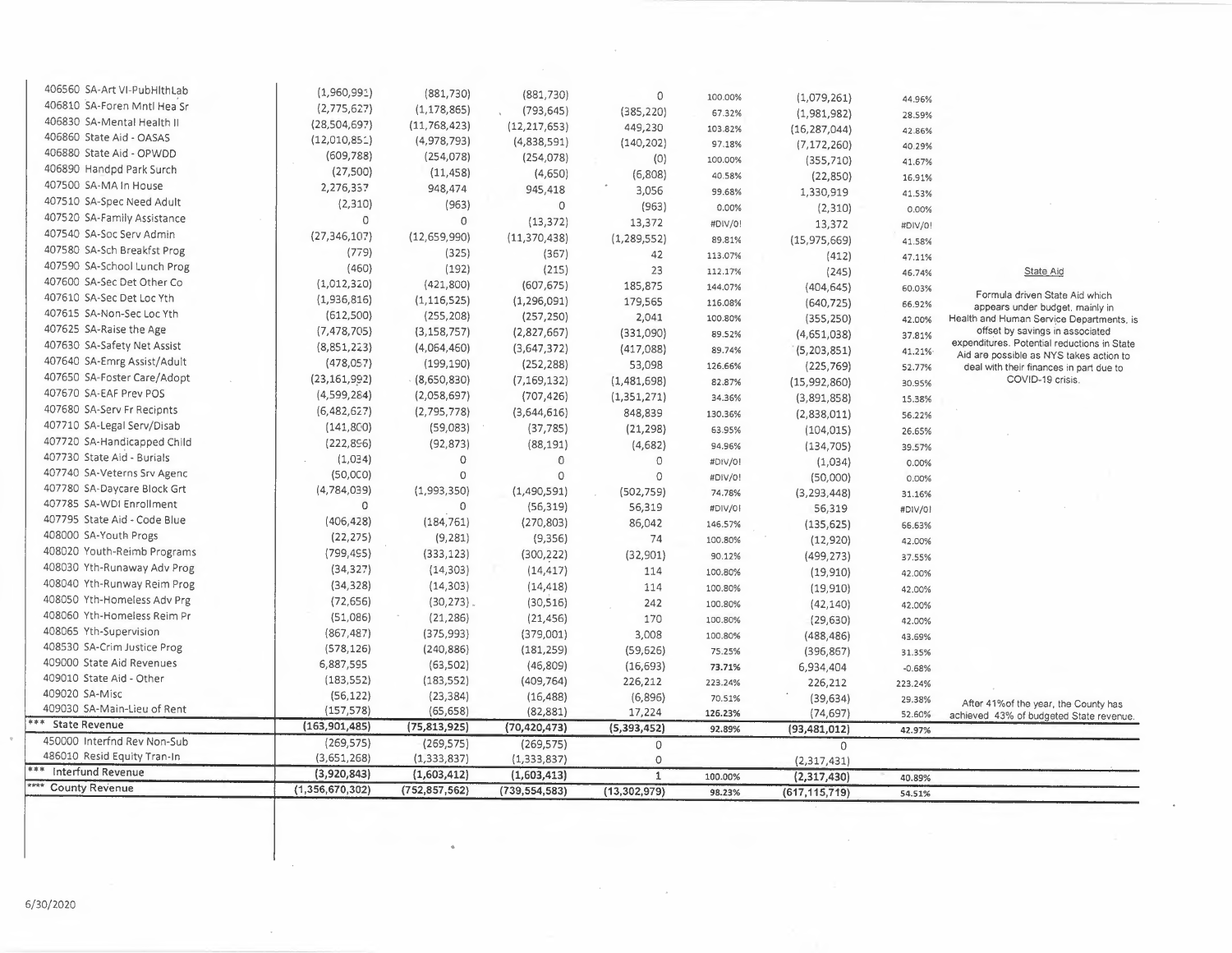| Expense                      |               |                        |                      |                            |            |                        |           |                                                                                                                              |  |
|------------------------------|---------------|------------------------|----------------------|----------------------------|------------|------------------------|-----------|------------------------------------------------------------------------------------------------------------------------------|--|
| 500000 Full Time - Salaries  | 209,391,365   | 81,998,247             | 77,119,153           | 4,879,094                  | 94.05%     | 132,272,213            |           | After 41% of the year, the County has spent                                                                                  |  |
| 500010 Part Time - Wages     | 3,740,874     | 1,446,569              | 1,088,354            | 358,215                    | 75.24%     |                        | 36.83%    | 37% of budgeted salaries. These amounts                                                                                      |  |
| 500020 Regular PT - Wages    | 2,102,069     | 802,477                | 631,817              | 170,660                    | 78.73%     | 2,652,520              | 29.09%    | are impacted in part due to adjustments                                                                                      |  |
| 500030 Seasonal - Wages      | 855,273       | 331,515                | 143,975              | 187,540                    | 43.43%     | 1,470,252<br>711,303   | 30.06%    | implemented due to the Deficit Remediation                                                                                   |  |
| Salaries                     | 216,089,587   | 84,578,808             | 78,983,299           | 5,595,509                  | 93.38%     |                        | 16.83%    |                                                                                                                              |  |
| 500300 Shift Differential    | 1,626,620     | 674,149                | 735,303              | (61, 154)                  | 109.07%    | 137,106,288<br>891,317 | 36.55%    |                                                                                                                              |  |
| 500320 Uniform Allowance     | 953,075       | 211,312                | 211,000              | 312                        |            |                        | 45.20%    |                                                                                                                              |  |
| 500330 Holiday Worked        | 2,025,077     | 727,297                | 752,904              | (25, 607)                  | 99.85%     | 742,075                | 22.14%    |                                                                                                                              |  |
| 500340 Line-up Pay           | 2,645,504     | 967,508                |                      |                            | 103.52%    | 1,272,173              | 37.18%    |                                                                                                                              |  |
| 500350 Other Employee Pymts  | 1,698,599     | 697,225                | 902,919<br>629,635   | 64,589                     | 93.32%     | 1,742,585              | 34.13%    |                                                                                                                              |  |
| 501000 Overtime              | 15,480,636    | 5,467,549              | 4,785,348            | 67,591                     | 90.31%     | 1,068,964              | 37.07%    |                                                                                                                              |  |
| Non-Salaries                 | 24,429,511    | 8,745,041              |                      | 682,201                    | 87.52%     | 10,695,288             | 30.91%    |                                                                                                                              |  |
| 504990 Reductions Per Srv    | (14,002,870)  | (2,015,790)            | 8,017,108<br>$\circ$ | 727,933                    | 91.68%     | 16,412,403             | 32.82%    |                                                                                                                              |  |
| Countywide Adjustments       | (14,002,870)  | (2,015,790)            | $\circ$              | (2,015,790)<br>(2,015,790) | 0.00%      | (14,002,870)           | 0.00%     |                                                                                                                              |  |
| Personnel Related Expense    | 226,516,228   | 91,308,059             | 87,000,408           | 4,307,652                  | 0.00%      | (14,002,870)           | 0.00%     |                                                                                                                              |  |
| 502000 Fringe Benefits       | 116,910,749   |                        |                      |                            | 95.28%     | 139,515,820            | 38.41%    |                                                                                                                              |  |
| 502010 Employer FICA         | $\circ$       | 49,032,198<br>$\Omega$ | (3, 238, 309)        | 52,270,507                 | $-6.60%$   | 120,149,058            | $-2.77%$  | All departmental Fringe Benefit expense is                                                                                   |  |
| 502020 Empler FICA-Medicare  | $\mathcal{O}$ |                        | 5,593,531            | (5,593,531)                | #DIV/01    | (5,593,531)            | #DIV/0!   | budgeted in account 502000 while actual                                                                                      |  |
| 502030 Employee Health Ins   |               | $\circ$                | 1,302,213            | (1,302,213)                | #DIV/01    | (1,302,213)            | #DIV/0!   | expense is recorded at the detailed level                                                                                    |  |
| 502040 Dental Plan           | (24,000,000)  | (6, 333, 333)          | 13,706,519           | (20,039,852)               | $-216.42%$ | (37,706,519)           | $-57.11%$ | indicated. The exception is the budget for<br>Workers Compensation and ECMC legacy                                           |  |
| 502050 Workers' Compensation | 0             | $\circ$                | 378,407              | (378, 407)                 | #DIV/0!    | (378, 407)             | #DIV/0!   | related expense.                                                                                                             |  |
|                              | 13,614,486    | 5,530,640              | 5,598,073            | (67, 433)                  | 101.22%    | 8,016,413              | 41.12%    |                                                                                                                              |  |
| 502060 Unemployment Ins      | 0             | 0                      | 187,147              | (187, 147)                 | #DIV/01    | (187, 147)             | #DIV/01   |                                                                                                                              |  |
| 502070 Hosp & Med-Retirees'  | 2,450,505     | 1,021,044              | 10,743,666           | (9,722,622)                | 1052.22%   | (8, 293, 161)          | 438.43%   |                                                                                                                              |  |
| 502090 Hith Ins Waiver       | $\circ$       | $\Omega$               | 682,857              | (682, 857)                 | #DIV/01    | (682, 857)             | #DIV/01   |                                                                                                                              |  |
| 502100 Retirement            | $\Omega$      | $\Omega$               | 12,500,706           | (12,500,706)               | #DIV/01    | (12,500,706)           | #DIV/01   | After 41% of the year, the County has spent                                                                                  |  |
| 502130 Wkrs Cmp Otr Fd Reim  | (10,982,200)  | (4,523,568)            | (2,837,957)          | (1,685,611)                | 62.74%     | (8, 144, 243)          | 25.84%    | 45% of the total budgeted Fringe Benefit<br>expense. These amounts are impacted due<br>to changes implemented by the Deficit |  |
| 502140 3rd Party Recoveries  | (1,600,000)   | (659,040)              | (807, 856)           | 148,816                    | 122.58%    | (792, 144)             | 50.49%    | Remediation Plan.                                                                                                            |  |
| *** Fringe Benefit Total     | 96,393,540    | 44,067,940             | 43,808,997           | 258,943                    | 99.41%     | 52,584,543             | 45.45%    |                                                                                                                              |  |
| 505000 Office Supplies       | 1,102,279     | 525,202                | 306,255              | 218,947                    | 58.31%     | 796,024                | 27.78%    |                                                                                                                              |  |
| 505200 Clothing Supplies     | 460,995       | 343,528                | 159,013              | 184,515                    | 46.29%     | 301,982                | 34.49%    |                                                                                                                              |  |
| 505400 Food & Kitchen Supp   | 1,454,525     | 733,344                | 473,605              | 259,739                    | 64.58%     | 980,920                | 32.56%    |                                                                                                                              |  |
| 505600 Auto Tr & Hvy Eq Sup  | 1,823,282     | 763,574                | 396,127              | 367,447                    | 51.88%     | 1,427,155              | 21.73%    |                                                                                                                              |  |
| 505800 Medical & Hith Supp   | 2,701,831     | 769,281                | 478,639              | 290,641                    | 62.22%     | 2,223,191              | 17.72%    |                                                                                                                              |  |
| 506200 Maintenance & Repair  | 2,434,414     | 936,958                | 590,438              | 346,519                    | 63.02%     | 1,843,975              | 24.25%    |                                                                                                                              |  |
| 507000 E-Z Pass Supplies     | 14,700        | 6,125                  | 7,350                | (1, 225)                   | 120.00%    | 7,350                  | 50.00%    |                                                                                                                              |  |
| Supplies and Repairs         | 9,992,025     | 4,078,011              | 2,411,427            | 1,666,584                  | 59.13%     | 7,580,598              | 24.13%    |                                                                                                                              |  |
| 555000 General Liability     | 2,740,000     | 1,050,000              | 368                  | 1,049,632                  | 0.04%      | 2,739,632              | 0.01%     |                                                                                                                              |  |
| 555010 Settlmts/Jdgmnts-Lit  | 0             | $\mathbf 0$            | 403,567              | (403, 567)                 | #DIV/0!    | (403, 567)             | #DIV/0!   | Risk Retention expense is budgeted in                                                                                        |  |
| 555020 Travel & Mileage-Lit  | $\Omega$      | $\Omega$               | 145                  | (145)                      | #DIV/01    | (145)                  | #DIV/01   | account 555000 while actual expense is                                                                                       |  |
| 555030 Litig & Rel Disburs.  | $\Omega$      | $\Omega$               | 36,210               | (36, 210)                  | #DIV/01    | (36, 210)              | #DIV/01   | recorded at a detailed level in the accounts<br>indicated. In total Risk Retention is on                                     |  |
| 555040 Expert/Cons Fees-Lit  | $\Omega$      | $\Omega$               | 197,639              | (197, 639)                 | #DIV/0!    | (197, 639)             | #DIV/0!   | budget for the period.                                                                                                       |  |
| 555050 Insurance Premiums    | 19,400        | 8,083                  | 386,503              | (378, 420)                 | 4781.48%   | (367, 103)             | 1992.28%  |                                                                                                                              |  |
| <b>Risk Retention</b>        | 2,759,400     | 1,058,083              | 1,024,432            | 33,651                     | 96.82%     | 1,734,968              | 37.13%    |                                                                                                                              |  |
| 510000 Local Mileage Reimb   | 844,967       | 485,318                | 310,895              | 174,423                    | 64.06%     | 534,072                | 36.79%    |                                                                                                                              |  |
| 510100 Out Of Area Travel    | 451,871       | 248,574                | 100,456              | 148,118                    | 40.41%     | 351,415                | 22.23%    |                                                                                                                              |  |

 $\sim$ 

 $\sim$ 

 $\sim$   $\sim$ 

 $\overline{\phantom{a}}$ 

 $\sim$ 

 $\mathbb{R}^2$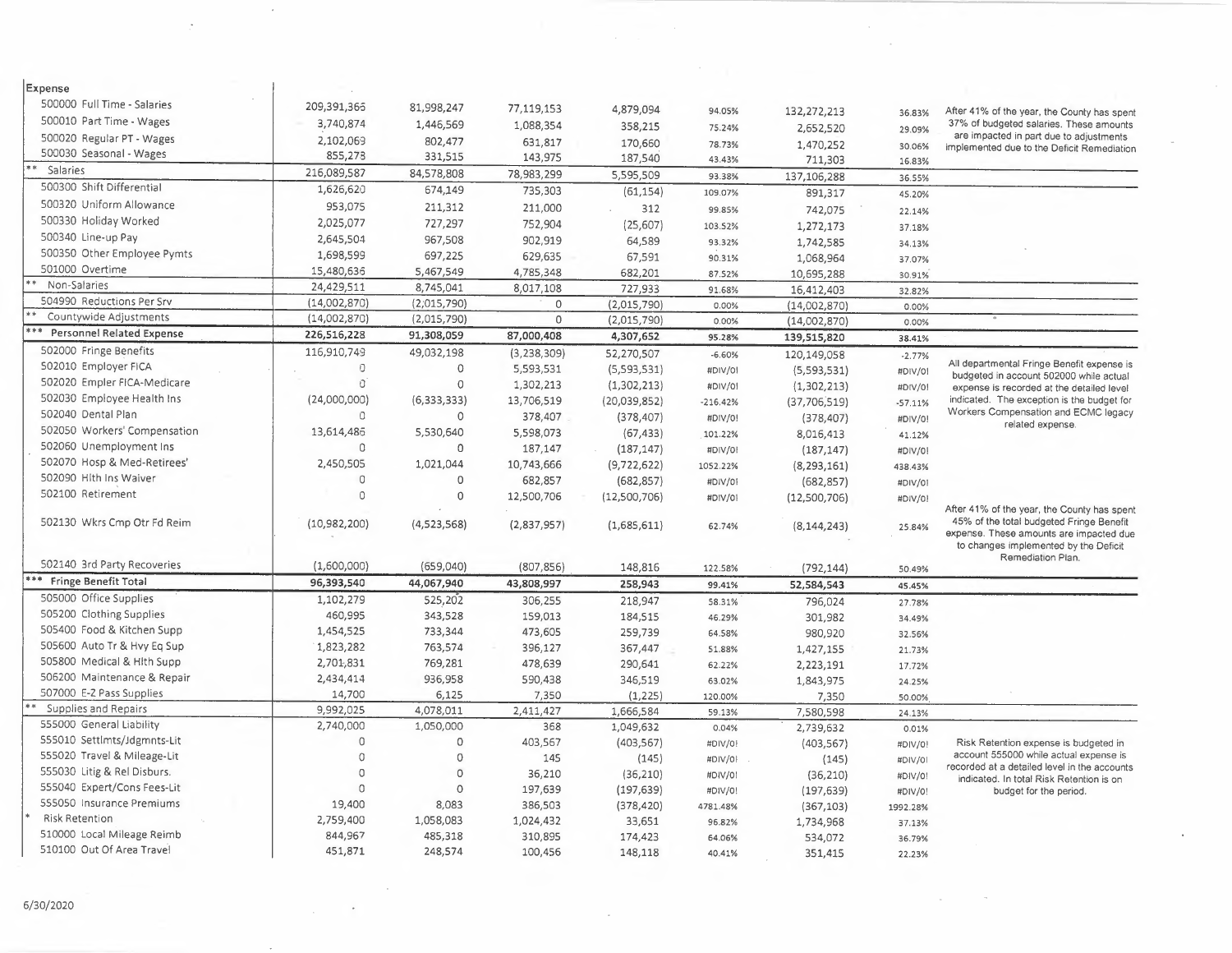| 510200 Training And Educat    | 393,977      | 203,068     | 172,421                   | 30,647                     | 84.91%  | 221,556      | 43.76%  |  |
|-------------------------------|--------------|-------------|---------------------------|----------------------------|---------|--------------|---------|--|
| 511000 Control Board Expense  | 504,000      | 253,750     | 260,962                   | (7, 212)                   | 102.84% | 243,038      | 51.78%  |  |
| 515000 Utility Charges        | 2,326,306    | 1,185,177   | 1,192,416                 | (7, 239)                   | 100.61% | 1,133,890    | 51.26%  |  |
| 516040 DSS Trng & Edu Pro     | 1,540,178    | 641,741     | 641,741                   | $\circ$                    | 100.00% | 898,437      | 41.67%  |  |
| 530000 Other Expenses         | 3,659,874    | 780,646     | 691,024                   | 89,622                     | 88.52%  | 2,968,850    | 18.88%  |  |
| 530010 Chargebacks            | 1,498,744    | 624,477     | 401,699                   | 222,778                    | 64.33%  | 1,097,045    | 26.80%  |  |
| 530030 Pivot Wage Subsidies   | 3,005,146    | 1,154,393   | 1,145,433                 | 8,961                      | 99.22%  | 1,859,713    | 38.12%  |  |
| 545000 Rental Charges         | 9,175,992    | 3,588,173   | 3,305,689                 | 282,483                    | 92.13%  | 5,870,303    | 36.03%  |  |
| Other                         | 26,160,455   | 10,223,399  | 9,247,168                 | 976,232                    | 90.45%  | 16,913,288   | 35.35%  |  |
| Non Profit Agency Subsidy     | 20,281,390   | 6,857,275   | 6,857,275                 | $\circ$                    | 100.00% | 13,424,115   | 33.81%  |  |
| Non Profit Purchase of Servic | 99,678,052   | 40,113,449  | 39,490,409                | 623,040                    | 98.45%  | 60,187,643   | 39.62%  |  |
| 516020 Pro Ser Cnt and Fees   | 14, 167, 792 | 4,013,238   | 3,434,433                 | 578,805                    | 85.58%  | 10,733,359   | 24.24%  |  |
| 516021 Bonadio Group          | 100,000      | 50,000      | 50,000                    | $\circ$                    | 100.00% | 50,000       | 50.00%  |  |
| 516030 Maintenance Contracts  | 6,085,745    | 3,757,460   | 3,657,157                 | 100,303                    | 97.33%  | 2,428,588    | 60.09%  |  |
| 516042 Foreclosure Action     | 1,350,000    | 1,092,700   | 1,092,700                 | $\circ$                    | 100.00% | 257,300      | 80.94%  |  |
| 516080 Life Safety Contract   | 1,184,814    | 537,651     | 432,274                   | 105,377                    | 80.40%  | 752,540      |         |  |
| 516100 Parks Master Plan      | 41,809       | 4,844       | 4,800                     | 44                         | 99.09%  | 37,009       | 36.48%  |  |
| 520000 Municipal Assoc Fees   | 114,015      | 114,015     | 114,014                   | $\mathbf{1}$               | 100.00% | $\mathbf{1}$ | 11.48%  |  |
| 520010 Txs&Asses-Co Ownd Pr   | 750          | 313         | 123                       | 190                        | 39.35%  | 627          | 100.00% |  |
| 520020 Co Res Enrl Comm Col   | 7,188,870    | 3,180,363   | 3,175,154                 | 5,208                      | 99.84%  | 4,013,716    | 16.40%  |  |
| 520040 Curr Pymts Mass Tran   | 3,657,200    | 1,828,600   | 1,828,600                 | $\circ$                    | 100.00% | 1,828,600    | 44.17%  |  |
| 520050 Garbage Disposal       | 104,920      | 45,800      | 37,340                    | 8,460                      | 81.53%  | 67,580       | 50.00%  |  |
| 520070 Buffalo Bills Maint    | 2,629,624    | 813,256     | 813,256                   | 0                          | 100.00% | 1,816,368    | 35.59%  |  |
| 520072 Working Capital Asst   | 1,693,800    | $\mathbf 0$ | $\circ$                   | $\Omega$                   | #DIV/01 | 1,693,800    | 30.93%  |  |
| Professional Srvs Contracts a | 38,319,339   | 15,438,239  | 14,639,852                | 798,388                    | 94.83%  | 23,679,488   | 0.00%   |  |
| S16050 Dept Payments-ECMCC    | 7,024,027    | 3,995,220   | 3,842,764                 | 152,456                    | 96.18%  |              | 38.20%  |  |
| 516051 ECMCC Drug & Alcohol   | 405,331      | 173,460     | 165,622                   | 7,838                      | 95.48%  | 3,181,263    | 54.71%  |  |
| <b>ECMCC Payments</b>         | 7,429,358    | 4,168,680   | 4,008,386                 | 160,294                    |         | 239,709      | 40.86%  |  |
| 516060 Sales Tax Loc Gov 3%   | 261,125,483  | 116,683,881 |                           |                            | 96.15%  | 3,420,972    | 53.95%  |  |
| 516070 Flat Dist from 1%      | 12,500,000   | 12,500,000  | 116,683,881<br>12,500,000 | (0)<br>$\circ$             | 100.00% | 144,441,602  | 44.68%  |  |
| 520030 NFTA-Share Sales Tax   | 16,894,397   | 7,515,296   | 7,515,297                 |                            | 100.00% | $\circ$      | 100.00% |  |
| Sales Tax to Local Government | 290,519,88C  | 136,699,177 | 136,699,178               | $\langle 0 \rangle$<br>(1) | 100.00% | 9,379,101    | 44.48%  |  |
| Contractual                   | 456,228,019  | 203,276,820 | 201,695,099               | 1,581,721                  | 100.00% | 153,820,702  | 47.05%  |  |
| 561410 Lab & Tech Eqt         | 3,047,686    | 1,466,827   | 1,051,065                 | 415,762                    | 99.22%  | 254,532,920  | 44.21%  |  |
| 561420 Office Furn & Fixt     | 457,646      | 309,858     | 83,779                    | 226,078                    | 71.66%  | 1,996,621    | 34.49%  |  |
| 561430 Bldg Grs & Hvy Eq      | 13,000       | 9,167       | 2,864                     | 6,303                      | 27.04%  | 373,867      | 18.31%  |  |
| 561440 Motor Vehicles         | 117,797      | 60,036      | 0                         | 60,036                     | 31.24%  | 10,136       | 22.03%  |  |
| Equipment                     | 3,636,129    | 1,845,887   | 1,137,708                 | 708,179                    | 0.00%   | 117,797      | 0.00%   |  |
| 559000 County Share - Grants  | 6,537,478    | 1,277,089   | 888,306                   | 388,783                    | 61.63%  | 2,498,422    | 31.29%  |  |
| 570020 Interfund - Road       | 15,640,155   | 5,551,293   | 5,491,144                 | 60,149                     | 69.56%  | 5,649,172    | 13.59%  |  |
| 57.0025 InterFd Co Share 911  | 4,307,552    | 992,553     | 989,356                   | 3,197                      | 98.92%  | 10,149,011   | 35.11%  |  |
| 570030 Interfund-ECC Sub      | 17,724,317   | 17,724,317  | 17,724,317                | $\circ$                    | 99.68%  | 3,318,196    | 22.97%  |  |
| 570050 InterFund Trans-Cap    | 1,540,800    | 250,000     | 250,000                   | 0                          | 100.00% | $\circ$      | 100.00% |  |
| 575000 Interfnd Exp Non-Sub   | C            | $\circ$     | 0                         | $\circ$                    | 100.00% | 1,290,800    | 16.23%  |  |
| 575040 I/F Expense-Utility    | 3,219,874    | 1,120,349   | 1,133,923                 |                            | #DIV/01 | $\circ$      | #DIV/01 |  |
| 570035 IF Tran-COVID-19 Res   | 29,000,00C   | 434,540     | $\circ$                   | (13,573)                   | 101.21% | 2,085,951    | 35.22%  |  |
| Interfund Expense             | 77,970,176   | 27,350,142  | 26,477,046                | 434,540<br>873,096         | 0.00%   | 29,000,000   | 0.00%   |  |
| 910200 ID Budget Services     | C            | $\circ$     | $\Omega$                  | $\circ$                    | 96.81%  | 51,493,130   | 33.96%  |  |
| 910600 ID Purchasing Srv      | (209, 725)   |             |                           |                            | #DIV/0! | 0            | #DIV/0! |  |
|                               |              | (87, 385)   | (79, 121)                 | (8, 265)                   | 90.54%  | (130, 604)   | 37.73%  |  |
|                               |              |             |                           |                            |         |              |         |  |

 $\mathcal{O}(\mathcal{O}_\mathcal{O})$ 

 $\sim$ 

 $\sim$ 

 $\sim$ 

 $\sim$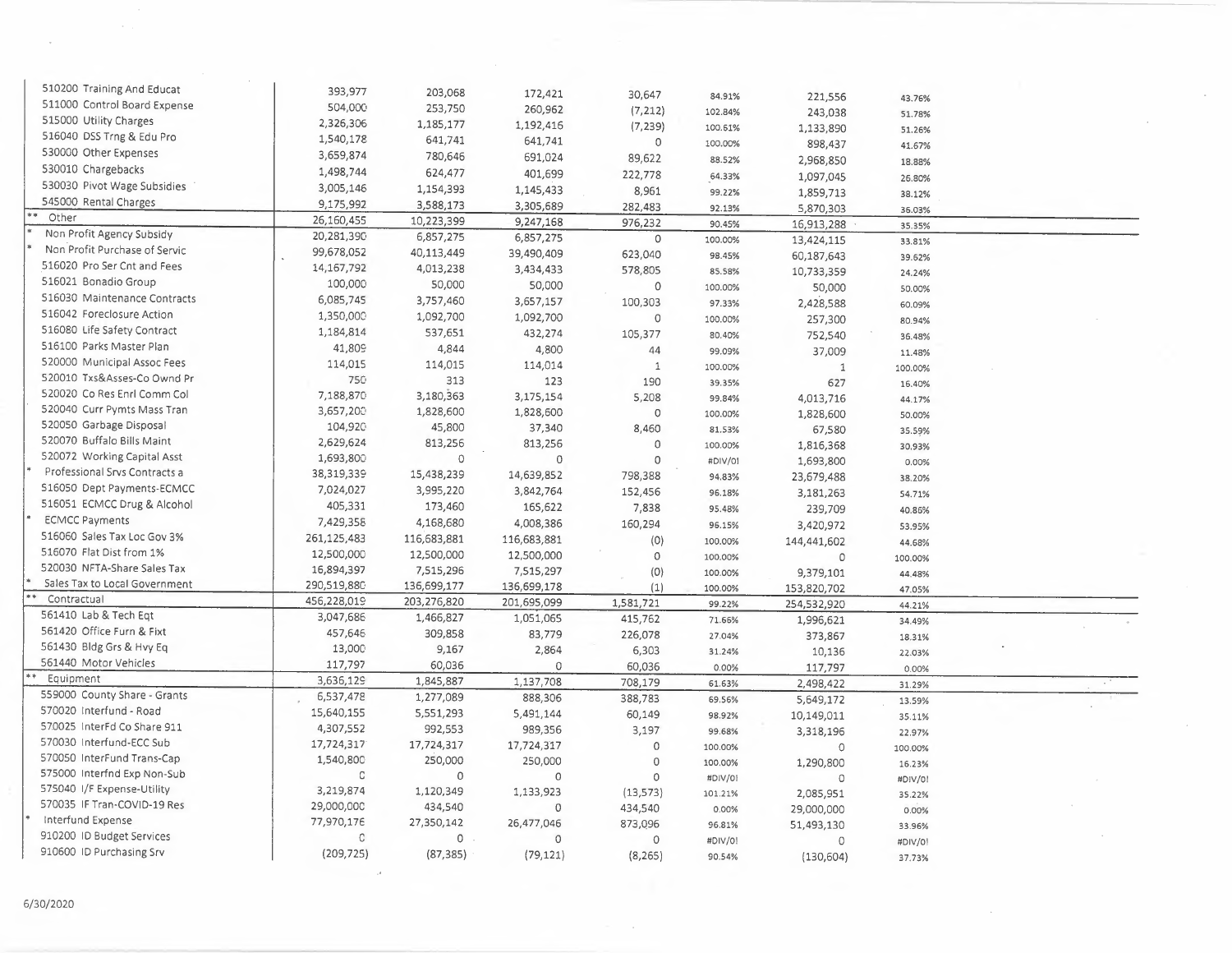| 910700 ID Fleet Services     | (2,057,326)         | (857, 220)  | (532, 220)   | (325,000)   | 62.09%  | (1,525,106)   | 25.87%  |                                      |
|------------------------------|---------------------|-------------|--------------|-------------|---------|---------------|---------|--------------------------------------|
| 911200 ID Comptroller's Srv  | $\Omega$            | $\circ$     | $\Omega$     | 0           | #DIV/0! | $\circ$       | #DIV/01 |                                      |
| 911400 ID District Atty Srv  | $\Omega$            | $\circ$     | $\Omega$     | $\circ$     | #DIV/01 | $\mathbf 0$   | #DIV/01 |                                      |
| 911490 ID DA Grant Srv       | 25,000              | 10,417      | 4,584        | 5,833       | 44.00%  | 20,416        |         |                                      |
| 911500 ID Sheriff Div. Srvs  | $\circ$             | $\circ$     | $\Omega$     | $\mathbf 0$ | #DIV/01 | $\circ$       | 18.33%  |                                      |
| 911600 ID Jail Mgt. Service  | $\circ$             | (0)         | $\circ$      | (0)         |         |               | #DIV/01 |                                      |
| 912000 ID DSS Service        | $\circ$             | $\circ$     | $\circ$      | $\circ$     | 0.00%   | $\circ$       | #DIV/01 |                                      |
| 912215 ID DPW Mail Srvs      | (9,084)             | (3,785)     |              |             | 0.00%   | $\circ$       | #DIV/01 |                                      |
| 912220 ID Build&Grounds Srv  | $\circ$             | $\circ$     | (1,803)      | (1,982)     | 47.63%  | (7, 281)      | 19.84%  |                                      |
| 912300 ID Highways Services  |                     |             | $\Omega$     | $\circ$     | #DIV/01 | $\circ$       | #DIV/0! |                                      |
| 912400 ID Mental Health Srv  | 29,837              | 12,432      | 1,854        | 10,578      | 14.91%  | 27,983        | 6.21%   |                                      |
| 912420 ID Forensic MH Srv    | $\circ$             | $\mathbf 0$ | $\mathbf{0}$ | $\circ$     | #DIV/0! | $\Omega$      | #DIV/0! |                                      |
|                              | $\circ$             | $\circ$     | $\circ$      | $\circ$     | #DIV/0! | $\Omega$      | #DIV/0! |                                      |
| 912520 ID Youth Deten Srvs   | $\sigma$            | $\mathbf 0$ | $\circ$      | 0           | 0.00%   | $\Omega$      | #DIV/0! |                                      |
| 912530 ID Youth Bureau Srvs  | $\circ$             | $\mathbf 0$ | $\circ$      | $\mathbb O$ | #DIV/0! | $\circ$       | #DIV/0! |                                      |
| 912600 ID Probation Services | $\circ$             | $\circ$     | $\Omega$     | $\circ$     | #DIV/0! | $\mathbf 0$   | #DIV/0! |                                      |
| 912700 ID Health Services    | (18,094)            | (7,539)     | (39, 671)    | 32,132      | 526.20% | 21,577        | 219.25% |                                      |
| 912730 ID Health Lab Srv     | (17, 355)           | (7, 231)    | (8,625)      | 1,394       | 119.28% | (8,730)       | 49.70%  |                                      |
| 912740 ID Med Ex Services    | 0                   | 0           | $\circ$      | $\circ$     | #DIV/0! | $\mathbf 0$   | #DIV/0! |                                      |
| 913000 ID Veterans Services  | $\mathcal{O}$       | $\circ$     | $\circ$      | $\mathbf 0$ | #DIV/0! | $\Omega$      | #DIV/0! |                                      |
| 914000 ID CW Accts Budget    | (19, 753)           | (11,092)    | (7,800)      | (3, 292)    | 70.32%  | (11,953)      | 39.49%  |                                      |
| 916000 ID County Attny Srv   | (74, 347)           | (30, 978)   | (30, 978)    | 0           | 100.00% | (43, 369)     | 41.67%  |                                      |
| 916200 ID Env & Plan Srv     | (79, 372)           | (33,072)    | (27, 375)    | (5,696)     | 82.78%  | (51, 997)     | 34.49%  |                                      |
| 916300 ID Senior Services    | $\circ$             | $\circ$     | $\mathbf 0$  | 0           | #DIV/0! | $\circ$       | #DIV/0! |                                      |
| 916390 ID Senior Srvs Grant  | 24,006              | 10,003      | 4,888        | 5,115       | 48.87%  | 19,118        | 20.36%  |                                      |
| 916400 ID Parks Services     | (58, 474)           | (24, 364)   | (14, 533)    | (9,831)     | 59.65%  | (43, 941)     | 24.85%  |                                      |
| 916500 ID CPS Services       | 0                   | $\mathbb O$ | $\circ$      | 0           | #DIV/0! | 0             | #DIV/0! |                                      |
| 916700 ID Emergency Services | 0                   | (0)         | $\circ$      | (0)         | 0.00%   | $\Omega$      |         |                                      |
| 916790 ID Emerg Srvs Grant   | 99,640              | 41,517      | 18,944       | 22,573      | 45.63%  | 80,696        | #DIV/0! |                                      |
| 942000 ID Library Services   | 195,533             | 81,472      | 50,316       | 31,156      | 61.76%  |               | 19.01%  |                                      |
| 980000 ID DISS Services      | (1,970,859)         | (834, 212)  | (681, 286)   |             |         | 145,217       | 25.73%  |                                      |
| Interdepartmental Billings   | (4, 140, 373)       | (1,741,038) |              | (152, 926)  | 81.67%  | (1, 289, 573) | 34.57%  |                                      |
| Allocations                  | 73,829,803          | 25,609,104  | (1,342,826)  | (398, 212)  | 77.13%  | (2,797,547)   | 32.43%  |                                      |
| 525000 MMIS-Medicaid Loc Sh  | 175,720,838         | 80,586,156  | 25,134,220   | 474,884     | 98.15%  | 48,695,583    | 34.04%  |                                      |
| 525020 UPL Expense           |                     |             | 80,586,156   | $\circ$     | 100.00% | 95,134,682    | 45.86%  | On budget due to changes implemented |
| S25030 MA - Gross Loc Pymts  | 9,666,299<br>72,801 | 3,660,122   | 3,660,122    | 0           | 100.00% | 6,006,177     | 37.86%  | due to Deficit Remediation Plan.     |
| 525040 Family Assistance-FA  | 36,674,420          | 30,334      | 14,333       | 16,000      | 47.25%  | 58,468        | 19.69%  |                                      |
| 525050 CWS - Foster Care     |                     | 15,281,008  | 13,478,558   | 1,802,451   | 88.20%  | 23,195,862    | 36.75%  |                                      |
| 525060 Safety Net Assist     | 64,709,227          | 26,962,178  | 26,930,170   | 32,008      | 99.88%  | 37,779,057    | 41.62%  |                                      |
| 525070 Emer Assist To Adlts  | 36,155,276          | 15,297,508  | 14,871,964   | 425,544     | 97.22%  | 21,283,312    | 41.13%  |                                      |
|                              | 1,224,723           | 510,301     | 576,296      | (65, 995)   | 112.93% | 648,427       | 47.06%  |                                      |
| 525080 Ed Handicapped Child  | 667,014             | 277,923     | 184,508      | 93,414      | 66.39%  | 482,506       | 27.66%  |                                      |
| 525091 Child Care - Title XX | 1,958,431           | 816,013     | 599,809      | 216,204     | 73.50%  | 1,358,622     | 30.63%  |                                      |
| 525092 Child Care - CCBG     | 26,645,367          | 10,502,236  | 10,525,616   | (23, 380)   | 100.22% | 16,119,751    | 39.50%  |                                      |
| 525100 Housekeeping - DSS    | 36,486              | 15,203      | 0            | 15,203      | 0.00%   | 36,486        | 0.00%   |                                      |
| 525110 Meals On Wheels WNY   | 70,000              | 29,167      | 29,167       | $\circ$     | 100.00% | 40,833        | 41.67%  |                                      |
| 525120 Adult Special Needs   | 2,310               | 963         | 0            | 963         | 0.00%   | 2,310         | 0.00%   |                                      |
| 525130 OCFS Yth Fac Charges  | $\circ$             | 1,749,941   | 1,749,941    | $\circ$     | 100.00% | (1,749,941)   | #DIV/0! |                                      |
| 525140 HEAP Program Costs    | 570,000             | 507,500     | 508,485      | (985)       | 100.19% | 61,515        | 89.21%  |                                      |
| 525150 DSH Expense           | 52,076,000          | 36,616,056  | 36,616,056   | $\circ$     | 100.00% | 15,459,944    | 70.31%  |                                      |
| 525160 Indigent Care DSH     | 5,423,774           | 2,711,887   | 2,711,887    | $\circ$     | 100.00% | 2,711,887     | 50.00%  |                                      |

 $\sim 10^{-11}$ 

 $\sigma$ 

 $\sim$ 

 $\mathcal{L}$ 

 $\sim$